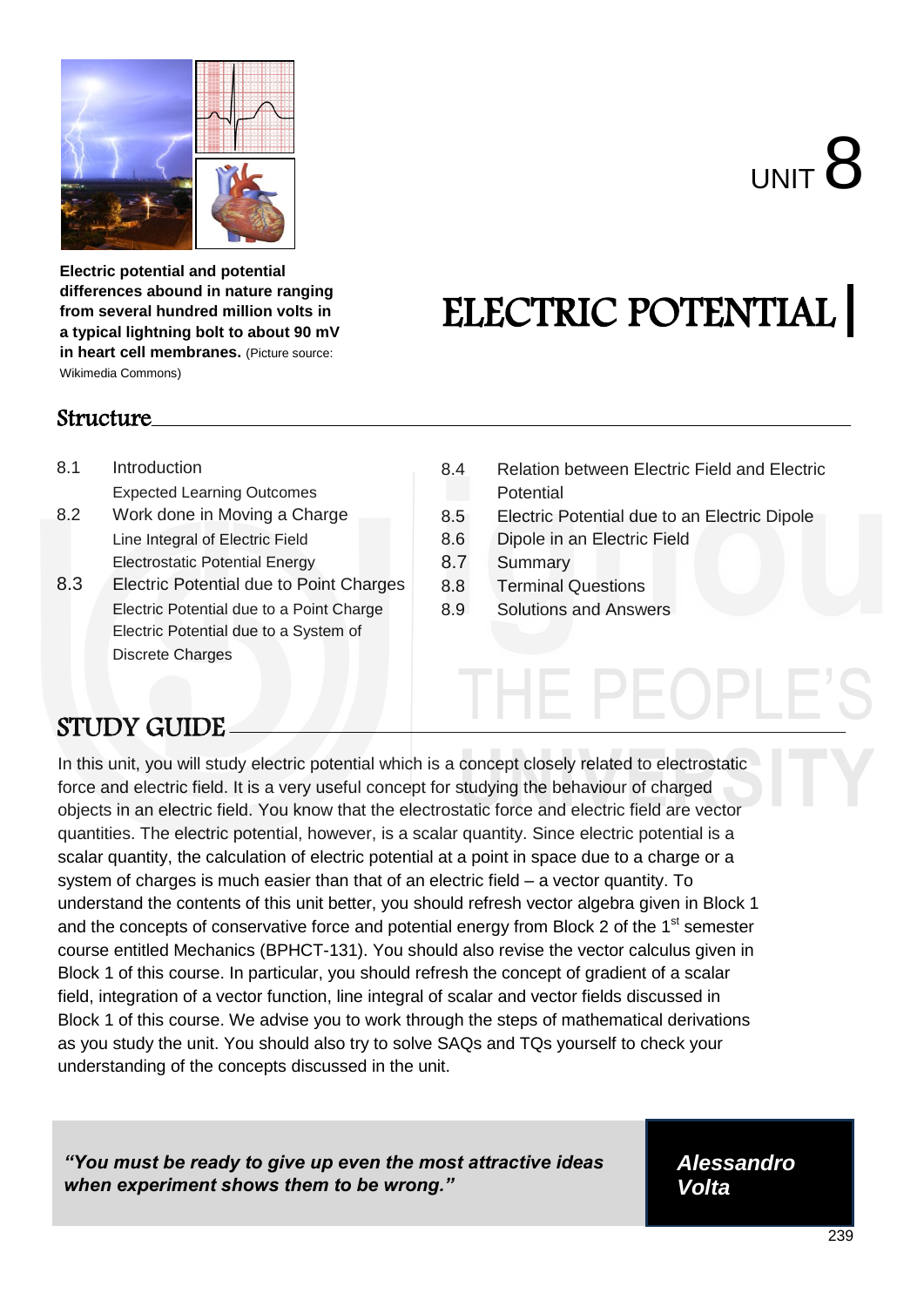## **8.1 INTRODUCTION**

In Unit 5 of this block, you have learnt Coulomb's law which enables us to calculate the electrostatic force between any two charges. You have also learnt the concept of electric field which makes the computation of electrostatic force far easier and convenient than using Coulomb's law. In Units 6 and 7, you have learnt how to calculate electric field directly or by using Gauss's law.

In most problems in electrostatics, our aim is to calculate the electric field. Since electric field is a vector quantity, its determination requires calculation of each of its scalar components. Many a time, to make this calculation easier, we first calculate a scalar quantity known as the electric potential *V*, from which electric field can be determined using a simple relation. Since electric potential is a scalar quantity, its calculation in most cases is not as difficult as the calculation of electric field.

The concept of electric potential is also important because it is closely linked to the work done by the electrostatic force due to charged particles and their potential energies. To explain the concept of electric potential, we draw analogy from mechanics (Unit 10, BPHCT-131). In that unit, you studied gravitational potential energy, which arises from the work done in moving an object from one point to another against gravitational force. You have learnt in Unit 5 of this course that the gravitational force between charges is very small (compared to the electrostatic force). So, the gravitational potential energy of a charge is negligible. In the same way, when a charge is moved from one point to another against electrostatic force (or field), work needs to be done which is stored as electrostatic potential energy of the charge. And, the electric potential at a point in an electric field is defined as electrostatic potential energy per unit charge at that point.

We begin this unit by determining the work done in moving a charge from one point to another in an electric field in Sec. 8.2. In doing so, you will learn how to calculate the line integral of electric field **E**. In Sec. 8.3, we shall define a scalar quantity called **electric potential** in terms of the line integral of electric field and calculate its value at a point due to an isolated charge as well as due to a system of charges. In Sec. 8.4, you will learn how to calculate electric field at a point if the value of electric potential at that point is known.

You have learnt the concept of electric dipole in Unit 5. You know that it is a unique configuration of two charges which is of immense practical utility in physics. Therefore, in Sec. 8.5 of this unit, we shall explain how to determine electric potential due to electric dipole at a given point. In Sec. 8.6, we discuss the effect of electric field on an electric dipole and explain the conditions under which electrostatic potential energy can be stored in an electric dipole.

In the next unit, you will learn how to calculate electric potential due to continuous charge distributions.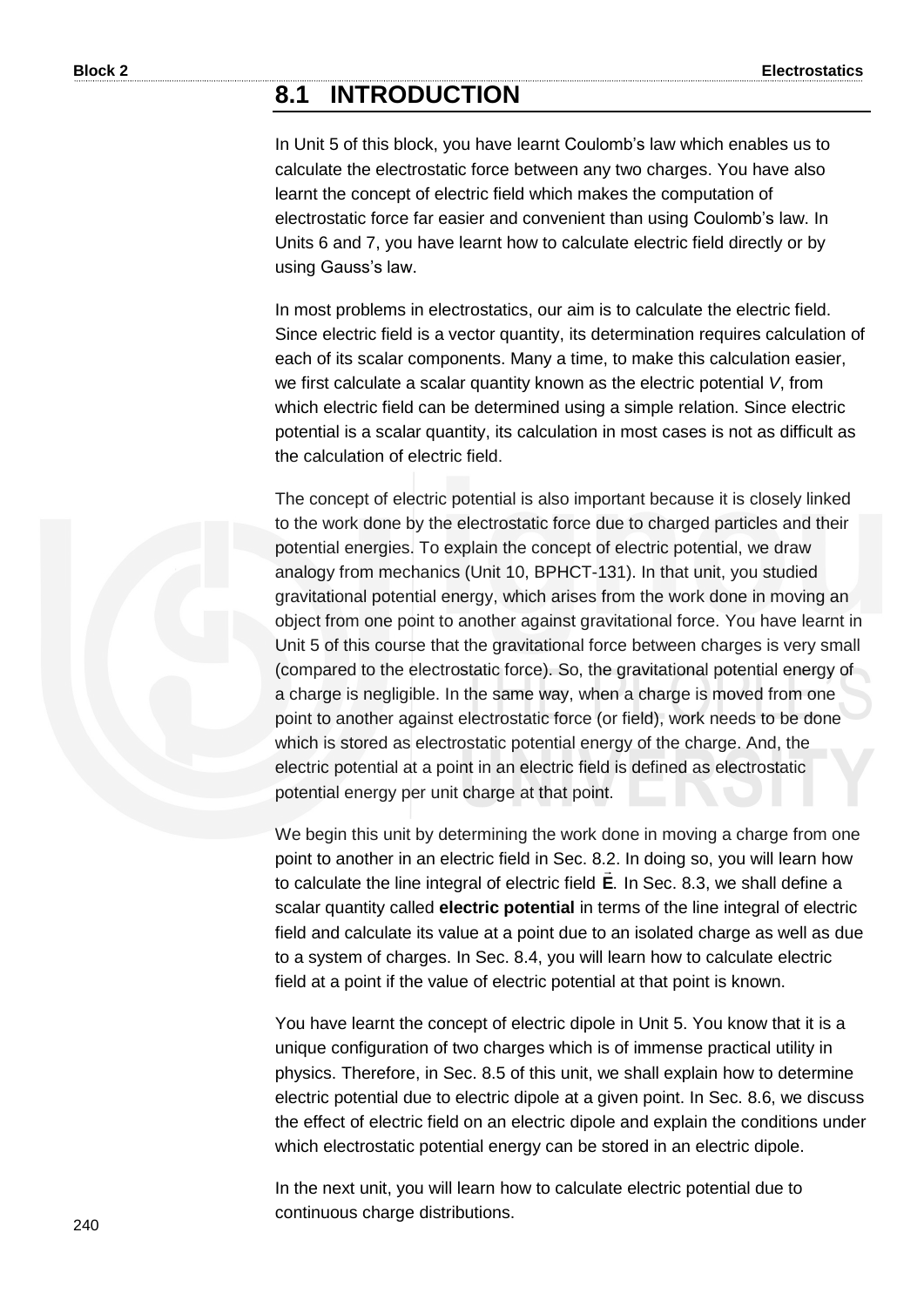#### Expected Learning Outcomes

After studying this unit, you should be able to:

- $\cdot$  calculate the work done in moving a charge from one point to another in an electric field;
- $\triangleleft$  define electric potential as line integral of an electric field;
- $\triangleleft$  determine the electric potential at a point due to a single charge and a system of charges;
- establish the relation between electric potential and electric field;
- calculate electric field at a point knowing the electric potential;
- determine the electric potential due to an electric dipole at a given point; and
- determine the torque experienced by an electric dipole in a uniform electric field.

# **8.2 WORK DONE IN MOVING A CHARGE**

The concept of electric potential is closely linked to (a) the work done by electrostatic force in moving a charge from one point to another in an electric field, and (b) the relation between work done and potential energy. For the gravitational force, you have learnt how to determine the work done in moving an object from one point to another in Example 9.8 of Unit 9 of the course on Mechanics (BPHCT-131). You have also learnt in Unit 10 that the gravitational force is a conservative force which enables us to define the gravitational potential energy. On similar lines, we shall determine the work done by the electrostatic force in moving a charge from one point to another in an electric field. We shall also show that the electrostatic force is conservative and thereby define electrostatic potential energy and electric potential.

From Sec. 5.3 of Unit 5, you know that a single charge, say *Q*, *sets up* an electric field in the region surrounding it. The electric field **E** due to the charge at a point is defined as the electrostatic force experienced by a unit positive test charge placed at that point. If, instead of a unit positive charge, we place a charge *q* at that point, then electrostatic force **F**  $\overline{\phantom{a}}$ nt, then electrostatic force **F** experienced by the charge *q* in the electric field **E** is given by

$$
\vec{\mathbf{F}} = q\vec{\mathbf{E}} \tag{8.1a}
$$

where the electric field **E**  $\rightarrow$ is given by Eq. (5.6a) of Unit 5:

$$
\vec{\mathbf{E}} = \frac{1}{4\pi\epsilon_0} \frac{Q}{r^2} \hat{\mathbf{r}} \tag{8.1b}
$$

where **r** ˆ is a unit vector in the radial direction away from charge *Q*.

241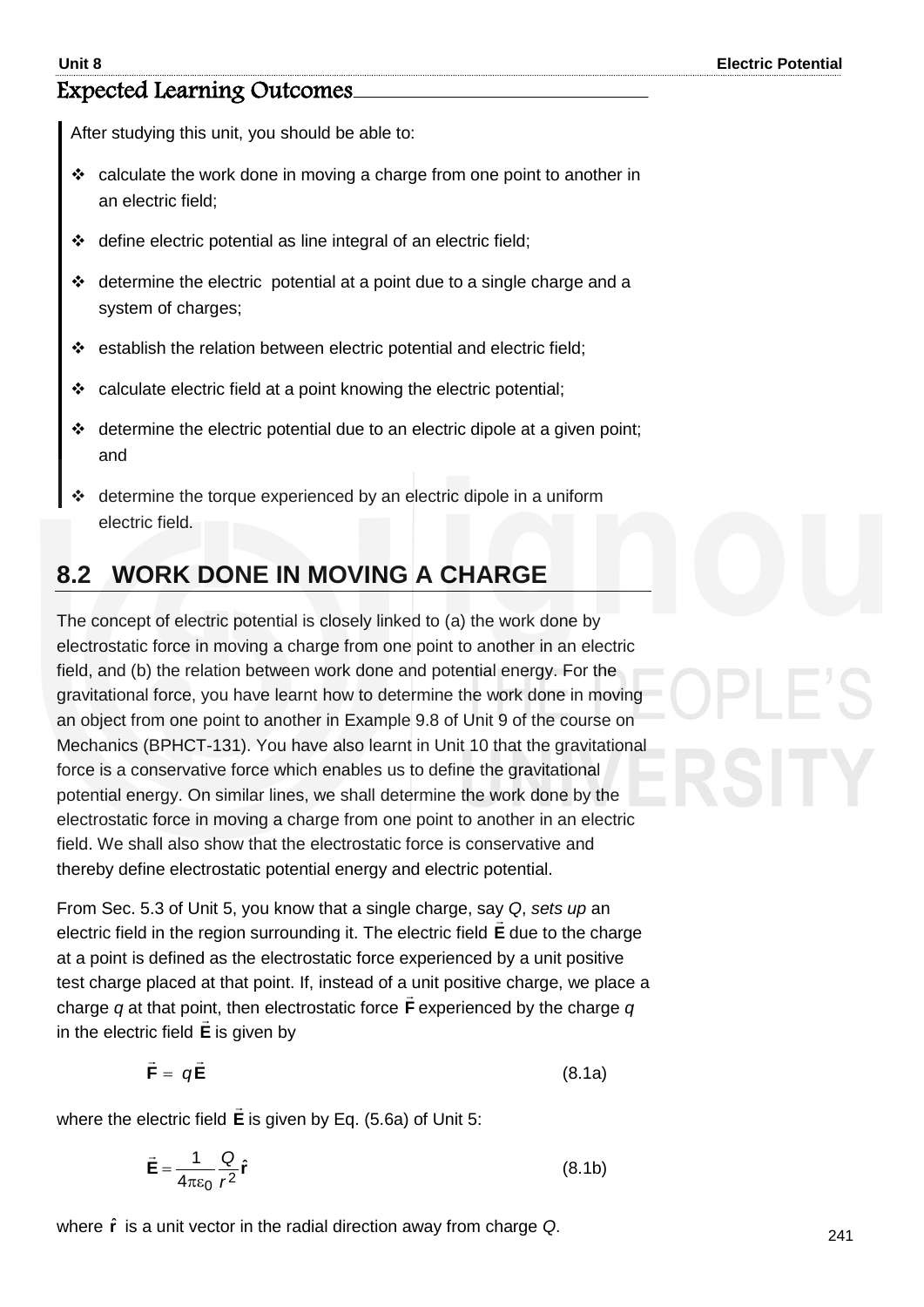Now, let us suppose that the charge *q* is moving from point *a* to *b* along an arbitrary path as shown in Fig. 8.1.



**Fig. 8.1**: **The charge** *q* **moves from point** *a* **to point** *b* **along an arbitrary path in electric field E of charge** *Q* **(not shown in the figure).** 

From Sec. 3.3 of Unit 3, you may recall that the work *W*, done in moving the charge *q* from point *a* to *b* is given by the line integral [Eq. (3.18b)]:

$$
W = \int_{a}^{b} \vec{F} \cdot d\vec{l} = q \int_{a}^{b} \vec{E} \cdot d\vec{l}
$$
 (8.2)

Now, what happens if instead of the charge *q*, we move only a unit positive charge between *a* and *b*? You can see that in this case, the work *W* , done is obtained simply by dividing *W* by *q*, i.e.,

$$
W' = \frac{W}{q} = \int_{a}^{b} \vec{E} \cdot d\vec{l}
$$
 (8.3)

We will be solving the line integrals of Eqs. (8.2) and (8.3) and obtain W' for a given charge. We will thus arrive at some interesting results. But, before proceeding further, we would like you to solve an SAQ.

#### *SAQ 1 -* **Work done in moving a charge**

Calculate the work done in moving a unit positive charge through a distance *l*  in a uniform electric field parallel to the field direction.

Let us now evaluate the line integral of the electric field.

#### **8.2.1 Line Integral of Electric Field**

Let us consider the electric field due to a charge *Q* as shown in Fig. 8.2a. Let there be two points *a* and *b* at distances *ra* and *rb* from the charge *Q* as

shown in Fig. 8.2a. Let us determine the line integral given by Eq. (8.3) for an arbitrary path between points *a* and *b*. Note that the path from *a* to *b* is a continuous curve. Let us evaluate Eq. (8.3), i.e., the work done in moving a unit positive charge from *a* to *b*. Suppose the unit charge moves from *a* to *a* (which is an arc of a circle) and then from *a* to *b* as shown in Fig. 8.2a. Then we can write [(recall Eq. (3.33), Unit 3, Block 1 of this course]:

$$
W' = \int_{a}^{b} \vec{E} \cdot d\vec{l} = \int_{a}^{a'} \vec{E} \cdot d\vec{l} + \int_{a'}^{b} \vec{E} \cdot d\vec{l}
$$
 (8.4)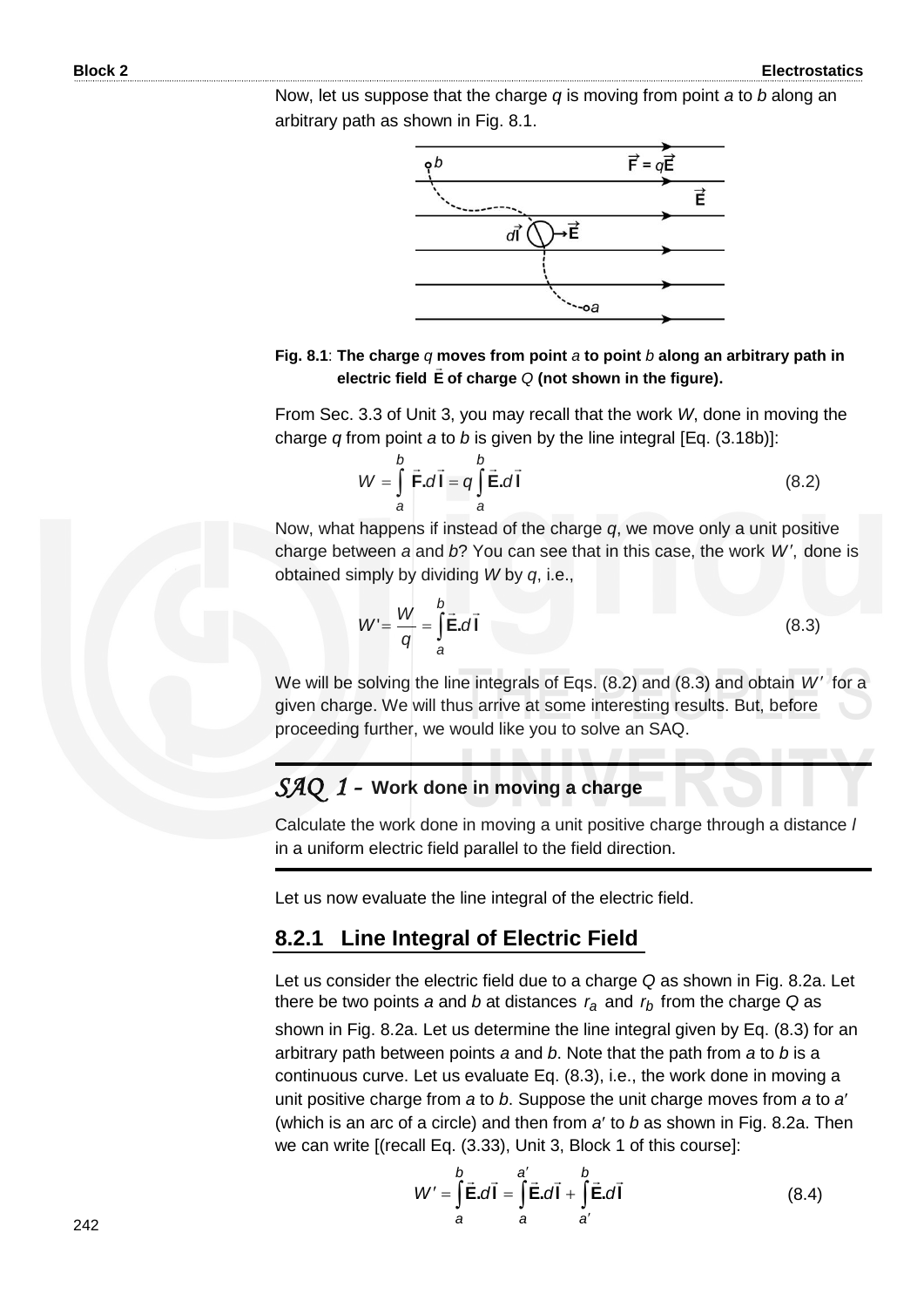

**Fig. 8.2**: **Work done in moving a unit positive charge from point** *a* **to point** *b* **along the path shown as continuous curve.** 

The first line integral on the right-hand side of Eq. (8.4) represents the work done in moving the unit charge from a to a' along the arc of a circle of radius say,  $r_a$ . The second integral represents the work done in moving the same charge from a' to *b* along a straight line. The integrand **E**.dl of the first line integral is equal to zero as **E** and **l** *d* are perpendicular to each other (see Fig. 8.2b). The integrand **E.dl** of the second line integral in Eq. (8.4) is equal  $\frac{d}{dt}$ to  $|\mathbf{E}|d\mathbf{l}|$  as both **E** and *d*l are parallel to each other along the path *a' b* (see Fig. 8.2c). Can you tell why it is so? This is because, in the case of first integral,  $\theta$  is 90° and hence  $cos\theta = 0$  and in the second integral,  $\theta$  is zero and hence  $cos \theta = 1$  (see the margin remark).

Let us now determine the second integral of Eq. (8.4). Using Eq. (8.1b) for **E**,  $\rightarrow$ replacing  $d\vec{l}$  by  $d\vec{r}$  (since the path from a' to b is radial), and writing  $d\vec{r} = \hat{r}dr$  $\frac{1}{2}$ (where **r** ˆ is a unit vector in the radial direction away from charge *Q*), we can write Eq. (8.4) as:

$$
W'=0+\int_{a'}^{b'}\vec{E}.\vec{d}\vec{l}=\int_{r_{a'}}^{r_b}\vec{E}.\vec{d}\vec{r}=\int_{r_{a'}}^{r_b}\frac{Q}{4\pi\epsilon_0}\frac{\hat{r}.\hat{r}}{r^2}(dr)=\int_{r_a}^{r_b}\frac{Q}{4\pi\epsilon_0}\frac{dr}{r^2}=\frac{Q}{4\pi\epsilon_0}\left[\frac{1}{r_a}-\frac{1}{r_b}\right]
$$

since  $r_{a'} = r_a$ .

Therefore, Eq. (8.4) becomes

$$
W' = \int_{a}^{b} \vec{E} \cdot d\vec{l} = \frac{Q}{4\pi\epsilon_0} \left[ \frac{1}{r_a} - \frac{1}{r_b} \right]
$$
 (8.5)

for the path shown in Fig. 8.3a between points *a* and *b*.

**Now, you may recall from Sec. 3.4.1 of Unit 3, Block 1 of this course that a scalar potential can be associated with a conservative vector field.** Since our aim here is to define an electric potential associated with electric field, we should establish that it is a conservative vector field. To do so, we examine if the electric field of a charge is conservative.

From Eq. (8.5), we note that the work done in moving a unit positive charge between any two points in the electric field of charge *Q* depends only on the distance of those points from charge *Q* and is independent of the path we

The dot or scalar product of two vectors **a** and **b**  $\ddot{ }$ is defined as

 $\vec{a} \cdot \vec{b} = |\vec{a}| |\vec{b}| \cos \theta$ 

where  $\theta$  is the angle between vectors **a** and **b**. !!<br>−

Note that when we integrate over *r,* the limits of integration are from  $r_{a'}$  to  $r_b$ .

One of the characteristics of a conservative force is that the work done by this force in moving a particle from one point to another is independent of the path chosen to move the particle between the two points. The converse of this statement is also true: if the work done by a force in moving a particle from one point to another is independent of the path, the force is a conservative force.

This characteristic is exhibited by gravitational force (for a particle) as well as by electrostatic force (for a charged particle).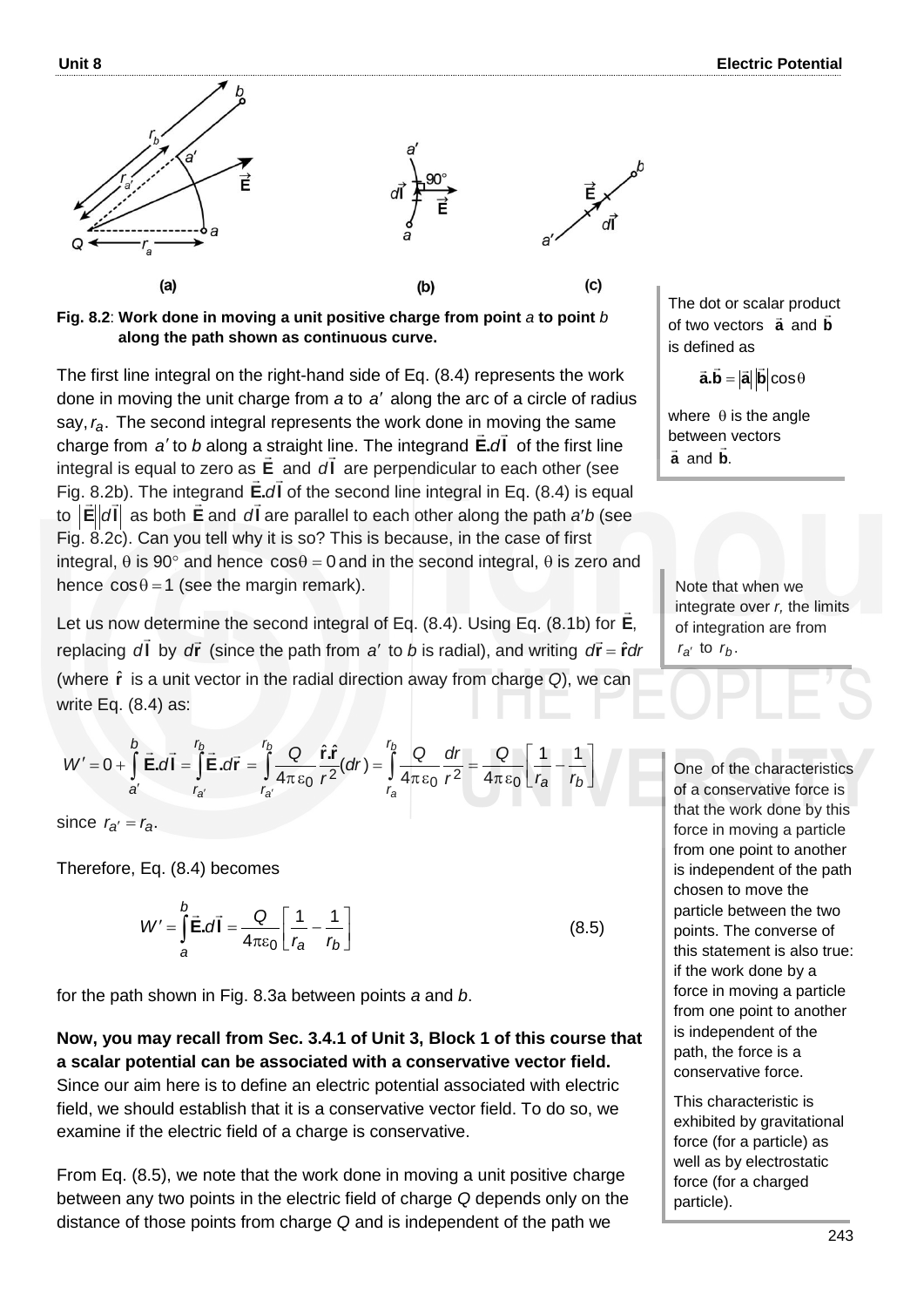choose to move the unit charge from one point to the other. So, **the line integral of the electric field is independent of the path**. Therefore, the electric field is a conservative vector field.



**The electric field of a stationary charge is conservative.**

#### **8.2.2 Electrostatic Potential Energy**

Recall from Sec. 10.3 of Unit 10, Block 2 of the Semester 1 course entitled Mechanics (BPHCT-131) that gravitational force is conservative. **You have learnt that we can define potential energy of an object moving under the influence of a conservative force.** For example, you have learnt that the change in gravitational potential energy,  $\Delta U$  in moving an object from point *a* to point *b* is equal to the negative of the work done by the gravitational force in moving it from point *a* to *b*, that is,

$$
(\Delta U)_{ba} = -W_{ab}
$$

Now, you have learnt in Sec. 8.2.1 of Unit 8 that the electric field is a conservative vector field. Thus, we can say that the electrostatic force is a conservative force. So, we can also define electrostatic potential energy in the same way as we defined gravitational potential energy.

Thus, we can say that the change in electrostatic potential energy of a charge *q* in moving it from point *a to b* in an electric field of a charge *Q* is equal to the negative of the work done by the electrostatic force in moving the charge from point *a* to point *b*. If  $U_a$  and  $U_b$  are the initial and final electrostatic potential energy, respectively, of charge *q*, then we can write

$$
\Delta U = (U_b - U_a) = -W_{ab} \tag{8.6}
$$

where,  $W_{ab}$  is the work done by the electrostatic force in moving the positive charge *q* from point *a* to point *b* in the electric field **E** due to charge *Q*. Now, from Eqs. (8.3) and (8.5), we can write:

$$
W_{ab} = qW' = \frac{Qq}{4\pi\epsilon_0} \left[ \frac{1}{r_a} - \frac{1}{r_b} \right]
$$
 (8.7)

where W' is the work done in moving a unit positive charge from point a to point *b*. So, from Eqs. (8.6) and (8.7), we can write

$$
\Delta U = (U_b - U_a) = -\frac{Qq}{4\pi\epsilon_0} \left(\frac{1}{r_a} - \frac{1}{r_b}\right) = \frac{Qq}{4\pi\epsilon_0} \left(\frac{1}{r_b} - \frac{1}{r_a}\right) \tag{8.8}
$$

Eq. (8.8) gives the change in electrostatic potential energy of a positive charge *q* when it is moved from point *a* to *b* in the electric field due to charge *Q*. To fix these ideas, you may like to go through the following example.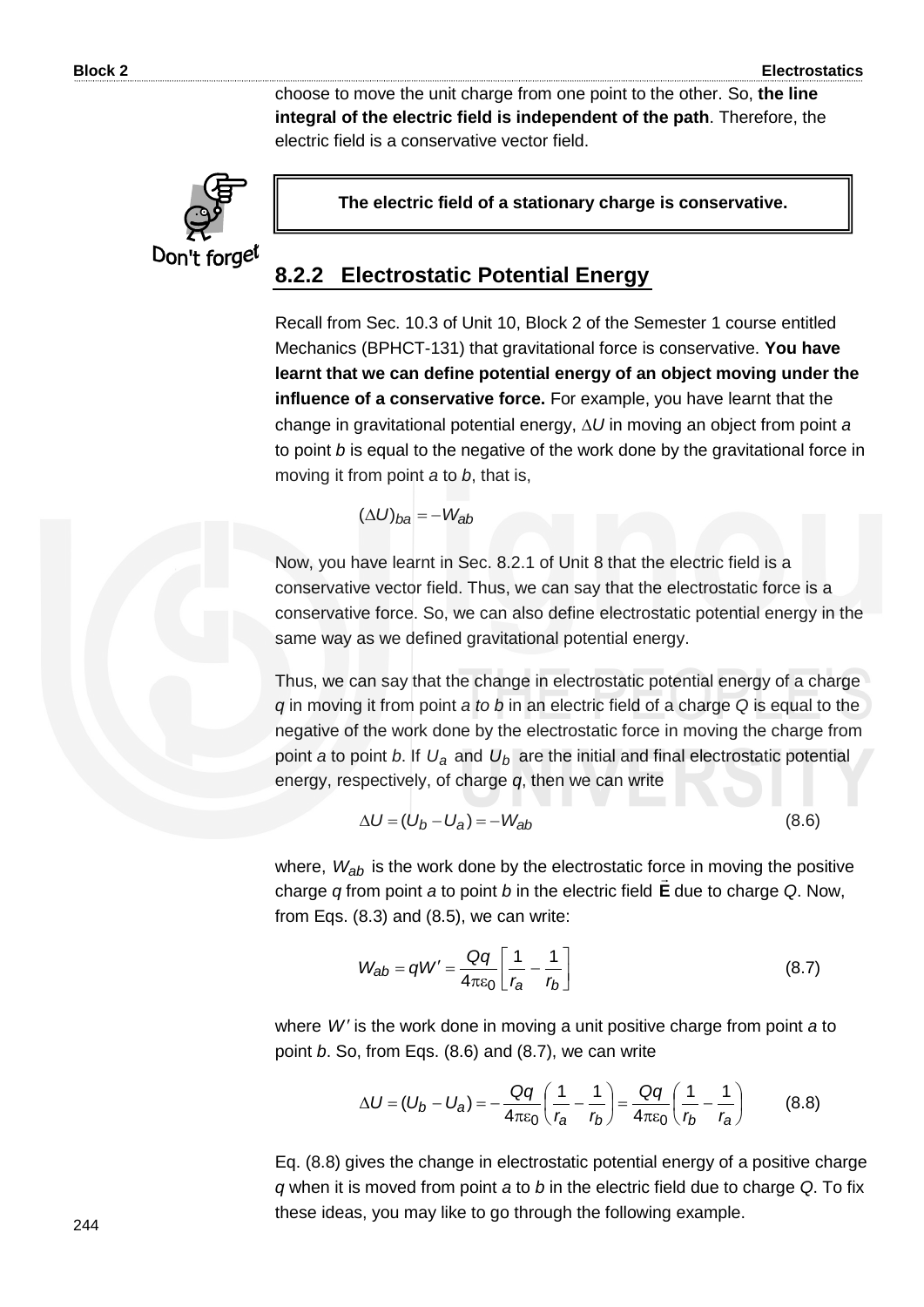# *XAMPLE 8.1* **: ELECTROSTATIC POTENTIAL ENERGY**

The magnitude of a uniform electric field **E**  $\rightarrow$ along the positive *x*-axis is 120  $NC^{-1}$ . Calculate the change in electrostatic potential energy of a proton moving along a path parallel but opposite to the direction of **E** through a distance 25 m.

**SOLUTION We know that the work done by a constant force F**  $\overline{\phantom{a}}$ ie by a constant force **F** in moving a particle through a displacement **d** is given as

> **d.F**  $\pm$   $\pm$ *W*

In the instant case, the electrostatic force on charge *q* due to an electric<br> $\vec{r}$  =  $\vec{r}$  =  $\vec{r}$  =  $\vec{r}$ field  $\boldsymbol{\mathsf{E}}$  is  $\boldsymbol{\mathsf{F}}$  =  $q\boldsymbol{\mathsf{E}}$ . Thus, the work done on the proton is

$$
W = q\vec{E}.\vec{d} = qEd\cos\theta
$$

where  $\theta$  is the angle between  $\bm{\mathsf{E}}$  $\rightarrow$ and **d**.  $\overline{a}$ Now, the displacement of proton is parallel and opposite to the direction of **E**,  $\overset{\bullet}{\rightharpoonup}$ i.e.  $\theta = 180^\circ$ . Thus, we have

 $W = qEd \cos 180^\circ = (1.6 \times 10^{-19} \text{ C}) \times (120 \text{ N C}^{-1}) \times (25 \text{ m}) \times \cos 180^\circ$  $=$   $-4.8 \times 10^{-16}$  J

If  $U_i$  and  $U_f$  are the initial and final electrostatic potential energy of the proton, we can write

 $\Delta U$  =  $U_f$   $U_j$   $=$   $W$   $=$   $4.8$   $\times$   $10^{-16}$  J

So, we discover that the electrostatic potential energy of proton increases (as  $U_i < U_f$ ) when it moves opposite to the direction of electric field.

Before proceeding further, you should answer an SAQ.

# *SAQ 2 -* **Electrostatic potential energy**

In a region, the uniform electric field is  $200 \hat{i}$  NC<sup>-1</sup>. Calculate the work done in moving i) an electron, ii) a proton through a distance 30 m along the field direction. What will be the change in electrostatic potential energy of these charged particles?

With this understanding of work done by electrostatic force in moving a charge and the related concept of electrostatic potential energy, you can learn about electric potential.

# **8.3 ELECTRIC POTENTIAL DUE TO POINT CHARGES**

In Unit 5 of this Block, you have learnt that the electric field, defined as electrostatic force per unit charge, is a very useful concept for determining the forces experienced by a charge or a group of charges of any sign and magnitude. **Now, let us ask ourselves: Can we define a simpler concept which enables us to determine the electrostatic force and electric field**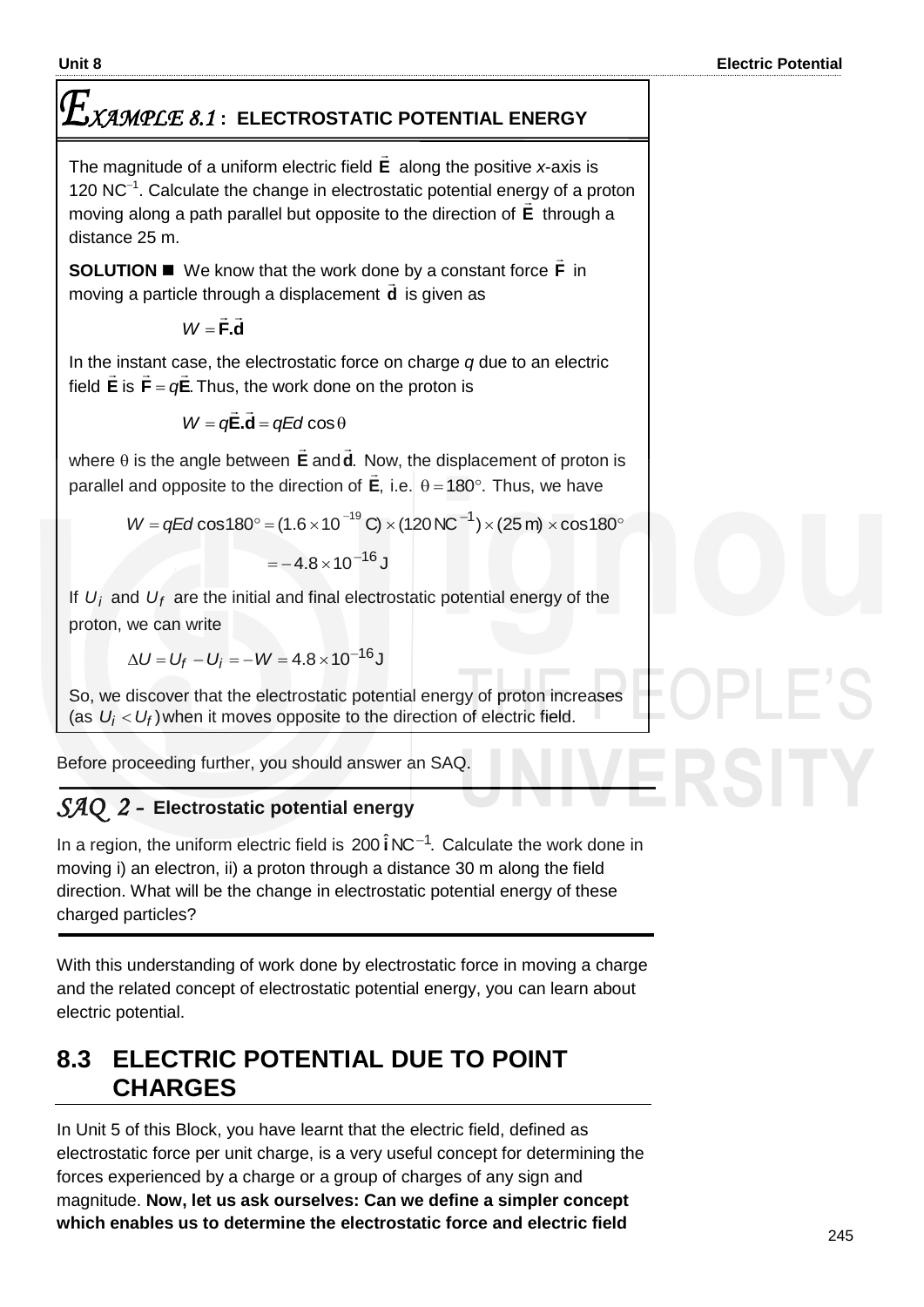**due to a charge or a system of charges?** The answer is, yes, we can. **The electric potential** is such a concept. Let us elaborate it with the help of the relation between work done and electrostatic potential energy discussed in Sec. 8.2.2.

#### **8.3.1 Electric Potential due to a Point Charge**

Let us first define electric potential. **The electric potential is defined as electrostatic potential energy** per unit charge, that is,

$$
V = \frac{U}{q}
$$
 (8.9)

where *V* is electric potential at a given point in the electric field and *U* is the electrostatic potential energy of charge *q* at that point. You know that the difference in electrostatic potential energy of charge *q*, when it is moved from point *a* to *b* in the electric field of charge *Q* is given by Eq. (8.8). Thus, on the basis of the definition of electric potential given above, we can write the difference in electric potential between points *a* and *b* as

$$
\Delta V = \frac{\Delta U}{q}
$$
  

$$
V_b - V_a = \frac{U_b - U_a}{q} = \frac{Q}{4\pi\epsilon_0} \left[ \frac{1}{r_b} - \frac{1}{r_a} \right]
$$
(8.10)

or

You know that  $\Delta U$  is related to the work done by the electrostatic force in moving charge *q* from point *a* to *b* through Eq. (8.6). Also, the work done per unit charge is related to the electric field by Eq. (8.3). Thus, on the basis of Eqs. (8.6) and (8.3), we can write Eq. (8.10) in terms of the line integral of electric field **E** as

$$
V_b - V_a = -\frac{W_{ab}}{q} = -\int_a^b \vec{E} \cdot d\vec{l}
$$
 (8.11)

Further, from Eq. (8.10) we note that the difference in electric potential is a difference between two numbers (or scalars):  $\frac{Q}{\sqrt{2\pi}}$  $\bigg)$  $\left(\frac{Q}{1-q}\right)$  $\overline{\mathcal{L}}$ ſ *rb Q*  $4\pi \varepsilon_0$ and  $\frac{a}{1}$  $\bigg)$  $\left(\frac{Q}{1-q}\right)$  $\setminus$ ſ *ra Q*  $4\pi \varepsilon_0$ .

Let us now see what happens if we assume that initial point *a* is at infinity (that is,  $r_a = \infty$ ) and the electric potential at infinity is zero, that is,  $V_a = 0$ . Then, we can write Eq. (8.10) as

$$
V_b = \frac{Q}{4\pi\varepsilon_0 r_b} \tag{8.12}
$$

Eq. (8.12) gives the **electric potential** at point *b* at a distance *rb* from a point charge *Q*. Further, for the condition that point *a* is located at infinity, i.e.,  $r_a = \infty$  and  $V_a = 0$ , Eq. (8.11), which defines electric potential at point *b* at a distance *rb* in terms of line integral of **E**, reduces to

$$
V_b = -\int_{\infty}^{r_b} \vec{E} \cdot d\vec{l}
$$
 (8.13)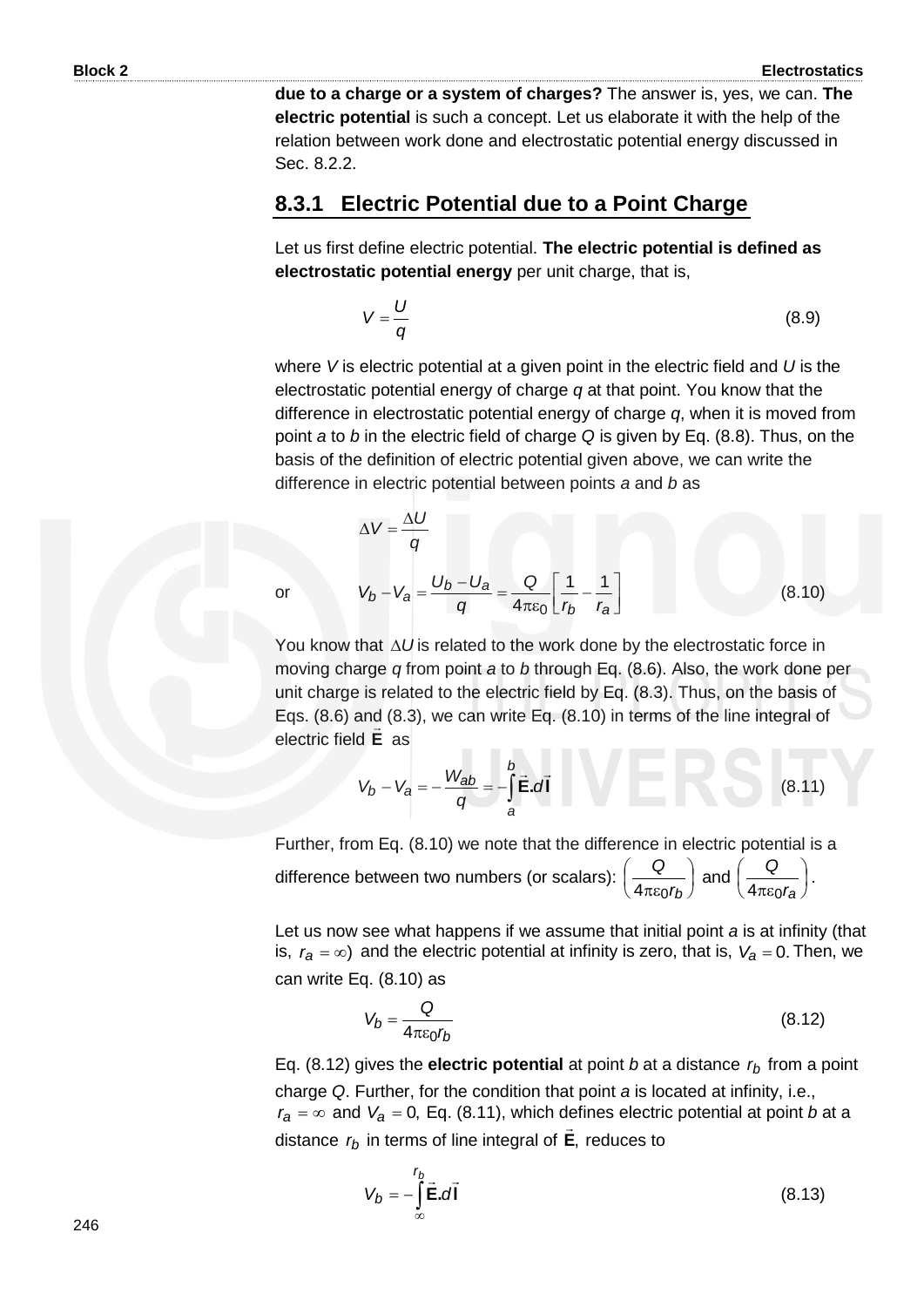Note that Eqs. (8.12) and (8.13) are equivalent definitions of electric potential. Eq. (8.12) signifies that electric potential is a scalar quantity. Eq. (8.13) helps us understand what we mean when we say that the electric potential at a point in an electric field has some finite value. The RHS of Eq. (8.13) tells us that the electric potential at any point *b* at a distance *rb* is the work done in bringing a unit positive charge from infinity up to that point (see Fig. 8.3). The SI unit for electric potential is the joule / coulomb  $(JC^{-1})$ . This combination occurs so often that a special unit, the volt (abbreviation V named after Alessandro Volta), is used to represent the unit of electric potential.

# **ELECTRIC POTENTIAL DUE TO A POINT CHARGE**

Electric potential associated with electric field **E**  $\rightarrow$ due to a charge *Q* at a point at distance *r* from it is defined as

$$
V = \frac{Q}{4\pi\varepsilon_0 r} \tag{8.14}
$$

Electric potential *V* associated with the electric field **E**  $\overline{\phantom{a}}$ due to a point charge *Q* at a distance *r* from it is given in terms of line integral as

$$
V = -\int_{-\infty}^{\prime} \vec{E} \cdot d\vec{l}
$$
 (8.

From Eq. (8.14), we note that in the electric field of a positive charge *Q*, the potential at a point at distance *r* is positive; while for a negative charge, it is negative. Now, let us pause for a moment and ask ourselves: What is the physical meaning of this statement?

Note that in the electric field due to a positive charge, **work is done on** the unit positive test charge to move it from infinity to the given point **against the repulsive force** between the positive charge and the test charge. This **work done by an external agent** increases the electrostatic potential energy of the system and hence electric potential due to a positive charge at some finite distance is positive. On the other hand, in the electric field due to a negative charge, **the work is done by the electric field** in bringing the unit positive charge from infinity and the electrostatic potential energy of the system decreases. Therefore, the electric potential due to a negative charge at some finite distance is negative.

It is, therefore, clear that, **when work is done against the force field** (in this case **electric field**), **potential energy of the system increases**. This can be easily understood by considering an example in the case of gravitational field. When a body of finite mass is raised to a height against the force of gravity acting downwards, then the potential energy of the body increases. Here, work is done against gravity. And when work is done by the force of gravity as in case of free fall of a body, the potential energy decreases. The difference in potential energy gets converted into kinetic energy of the freely falling object.



**Fig. 8.3**: **Work done in moving a unit positive charge from point** *a* **(at infinity) to point** *b* **in the electric field of charge** *Q***.**



(8.15)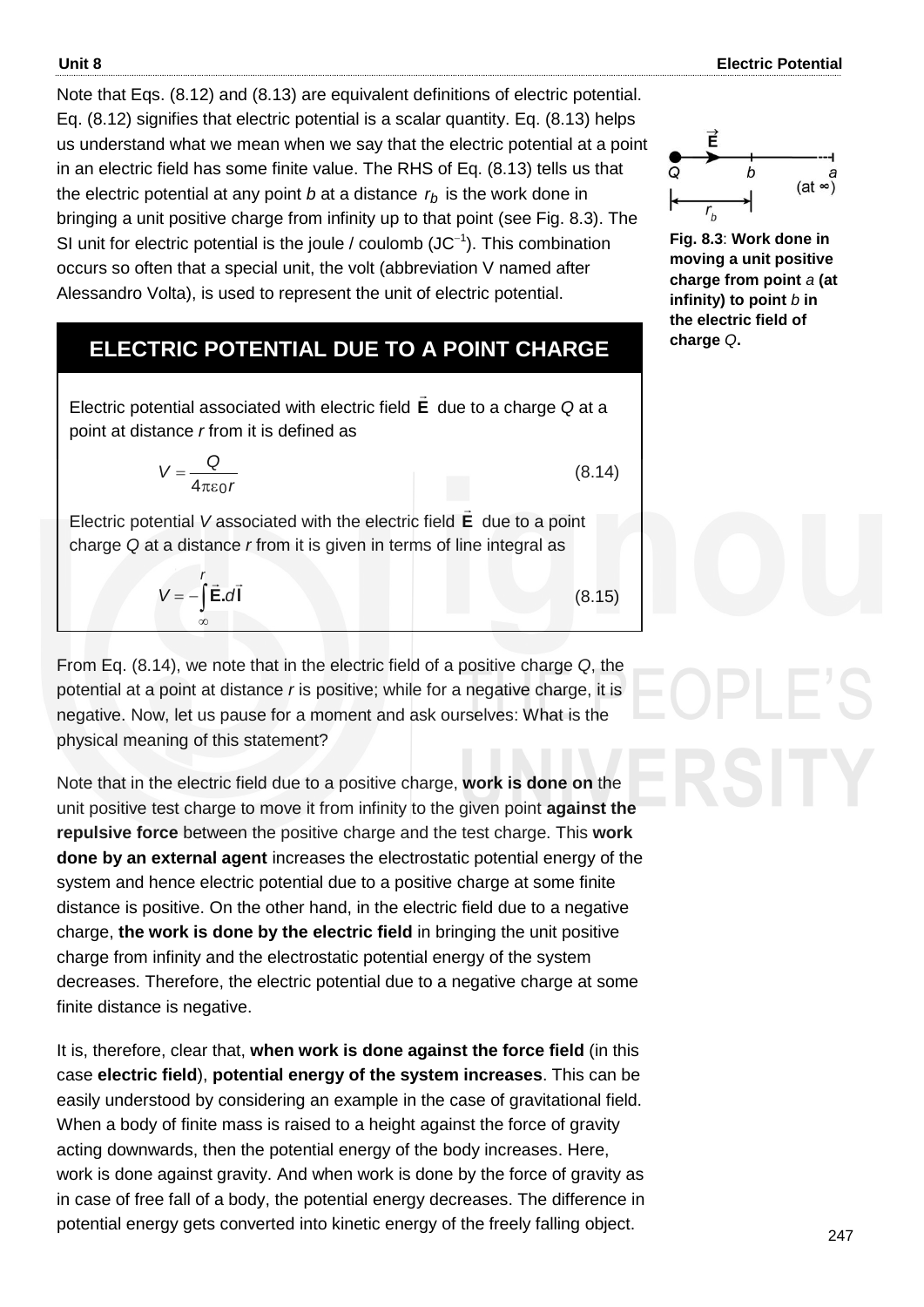

**A positive point charge produces positive electric potential and a negative point charge produces negative electric potential.**

So far, you have learnt the concept of work done in moving a charge in an electric field, electrostatic potential energy and electric potential and how these concepts are related to each other.

Now, to concretise these ideas, you should go through the following example.

# *XAMPLE 8.2* **: ELECTRIC POTENTIAL DUE TO A POINT CHARGE**

A particle of charge 5.0  $\mu$ C is located on the *x*-axis at the point  $x = 6.0$  cm. Calculate the electric potential due to this charge at the origin,  $x = 0$ . Also calculate the work done in moving a charge  $-6.0 \mu C$  from infinity to the origin keeping the first charge fixed.

**SOLUTION ■** From Eq. (8.14), we write the electric potential as

$$
V=\frac{1}{4\pi\epsilon_0}\frac{Q}{r}
$$

Substituting the values of  $Q = 5.0 \times 10^{-6}$ C,  $r = 6.0 \times 10^{-2}$  m and  $(1/4\pi\epsilon_0) = 9.0 \times 10^9$  Nm <sup>2</sup>C<sup>-2</sup> we have

$$
V = (9.0 \times 10^9 \,\text{N} \,\text{m}^2 \text{C}^{-2}) \times \frac{5.0 \times 10^{-6} \,\text{C}}{6.0 \times 10^{-2} \,\text{m}} = 7.48 \times 10^5 \,\text{V}
$$

Further, to calculate the work done in moving the charge  $-6.0 \mu C$  from infinity to the origin, we use Eq. (8.11) with the understanding that potential at infinity is zero:

 $V = W/q \Rightarrow W = qV = (-6.0 \times 10^{-6} \text{ C}) \times (7.48 \times 10^{5} \text{ V}) = -4.48 \text{ J}$ 

#### **Potential Difference and Zero Potential**

The way we have defined the electric potential at a point by Eq. (8.14) may give you an impression that it is an absolute quantity. It is, however, not true because we have **arbitrarily chosen a reference point at infinity and assumed that the electric potential at infinity is zero.** The more fundamental quantity is the **potential difference** as given by Eq. (8.10) and Eq. (8.11) which refers to the change in electrostatic potential energy or the work done when a unit positive charge is moved from one point to another in an electric field. To determine the potential difference between any two points in an electric field, we do not need any reference point.

Potential difference is a very important concept in the field of electrostatics and current electricity. Its knowledge helps us in determining the exact value of the current which flows between any two points in an electric circuit, provided the (electric) resistance between the two points is known.

**Though potential difference is a more fundamental concept than absolute potential, it is of immense practical importance to define a** 

In electrostatics, we associate three quantities with a static electric charge. The magnitude of the electrostatic force on a test charge *q* at a distance *r* from the point charge *Q* is given as

$$
F=\frac{1}{4\pi\epsilon_0}\frac{Qq}{r^2}
$$

The magnitude of the electric field at a point distance *r* is given as

$$
E = \frac{1}{4\pi\varepsilon_0} \frac{Q}{r^2}
$$

The electric potential at distance *r* from the point charge *Q* is given as

$$
V=\frac{1}{4\pi\varepsilon_0}\frac{Q}{r}
$$

Note the nature of dependence of these quantities on the distance *r*, point charge *Q* and test charge *q*.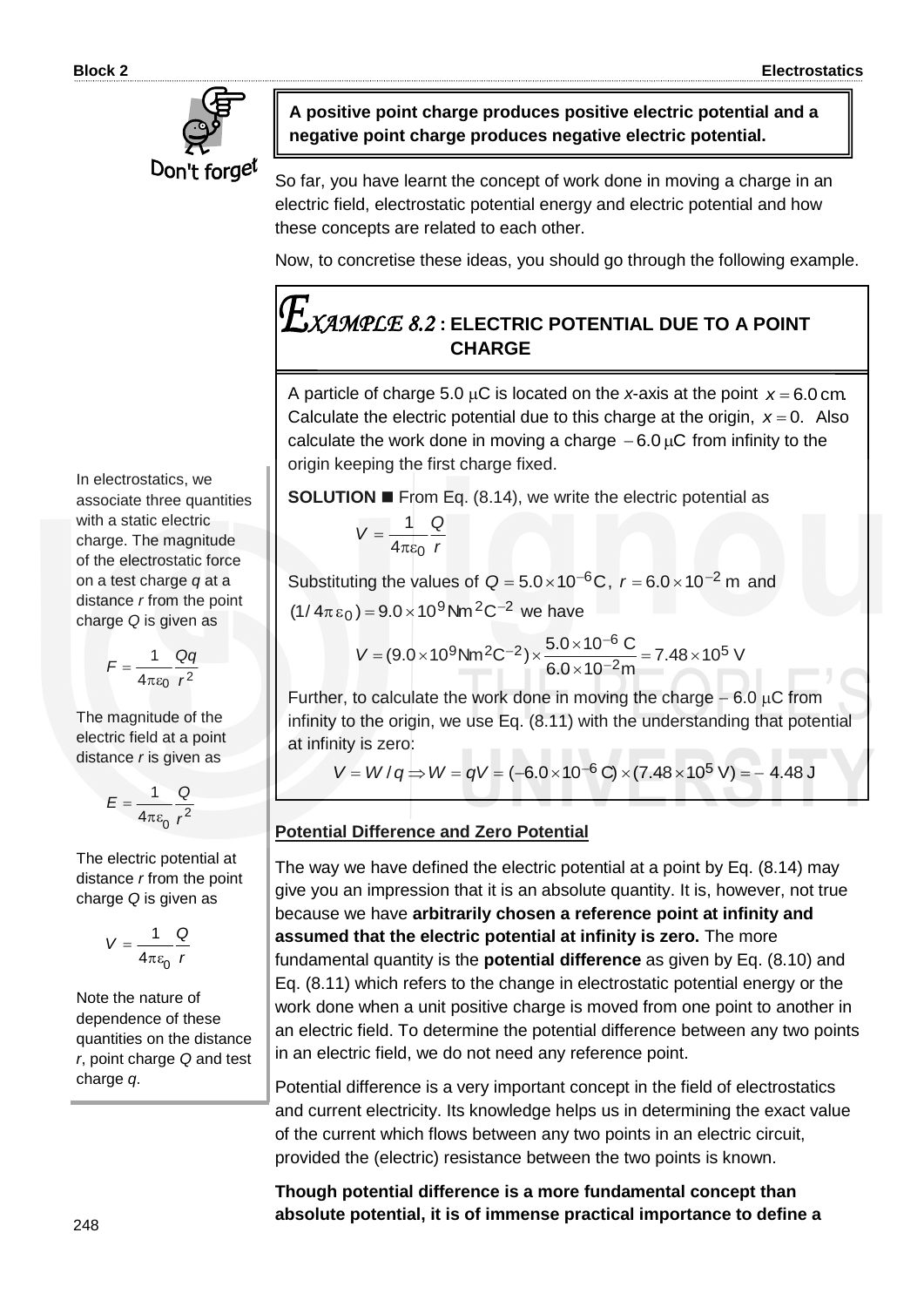#### **reference point where the value of potential can be taken to be zero.**

Such a reference point with zero potential enables us to assign an absolute value of electric potential to a point in electric field. We did that by choosing the reference point at infinity with zero potential and defined electric potential at a point by Eq. (8.14).

**You should, however, remember that the choice of the reference point with zero potential is arbitrary and it is done in such a manner which makes the mathematical treatment of the problem simpler.** For example, in most of the problems involving electric potential in electrical circuits, the potential of the Earth is taken as reference point with zero potential. This choice of reference potential is guided by the fact that the potential of the Earth remains constant even if it gains or loses electricity. This choice of reference with zero potential for electric situations is similar to our choice of sea level as reference point for describing the height of a place or a mountain on the Earth.

Before studying further, try to solve the following SAQ.

#### *SAQ 3 -* **Calculating electric potential, potential difference and work done**

- a) Refer to Fig. 8.4 which shows two points *X* and *Y* located at distances 8 m and 12 m, respectively, from a point charge  $+7\mu$ C. (i) Calculate the electric potential at points *X* and *Y* and the potential difference between points X and Y. (ii) Suppose that the point charge  $+7\mu$ C is replaced by a point charge  $-7\mu$ C. Calculate the electric potential at points *X* and *Y* and the potential difference between  $X$  and  $Y$ . (iii) If the point charge  $+7\mu C$  is fixed at its position, calculate the work done in moving a charge  $+3\mu C$ from infinity to the point *X*.
- b) The radius of a gold nucleus is  $6.6 \times 10^{-15}$  m and the atomic number, Z of gold is 79. Assuming that the nucleus acts as a point charge, and electronic charge  $e = 1.6 \times 10^{-19}$  C, calculate the electric potential at the surface of a gold nucleus.

From Eq. (8.14), you know how to determine electric potential due to an isolated charge at a point located at distance *r* from the charge. Now, suppose that we have many discrete changes located at different points in space. How do we determine electric potential at some given point due to this system of discrete charges? You will learn it now.

#### **8.3.2 Electric Potential due to a System of Discrete Charges**

From Unit 5 of this course, you know that electric field obeys superposition principle which enables us to calculate **E** at a given point due to a system of discrete charges. The superposition principle for electric fields implies that (a) the electric field at a given point due to any one charge of the system is



**Fig. 8.4**: **Diagram for SAQ 3a.**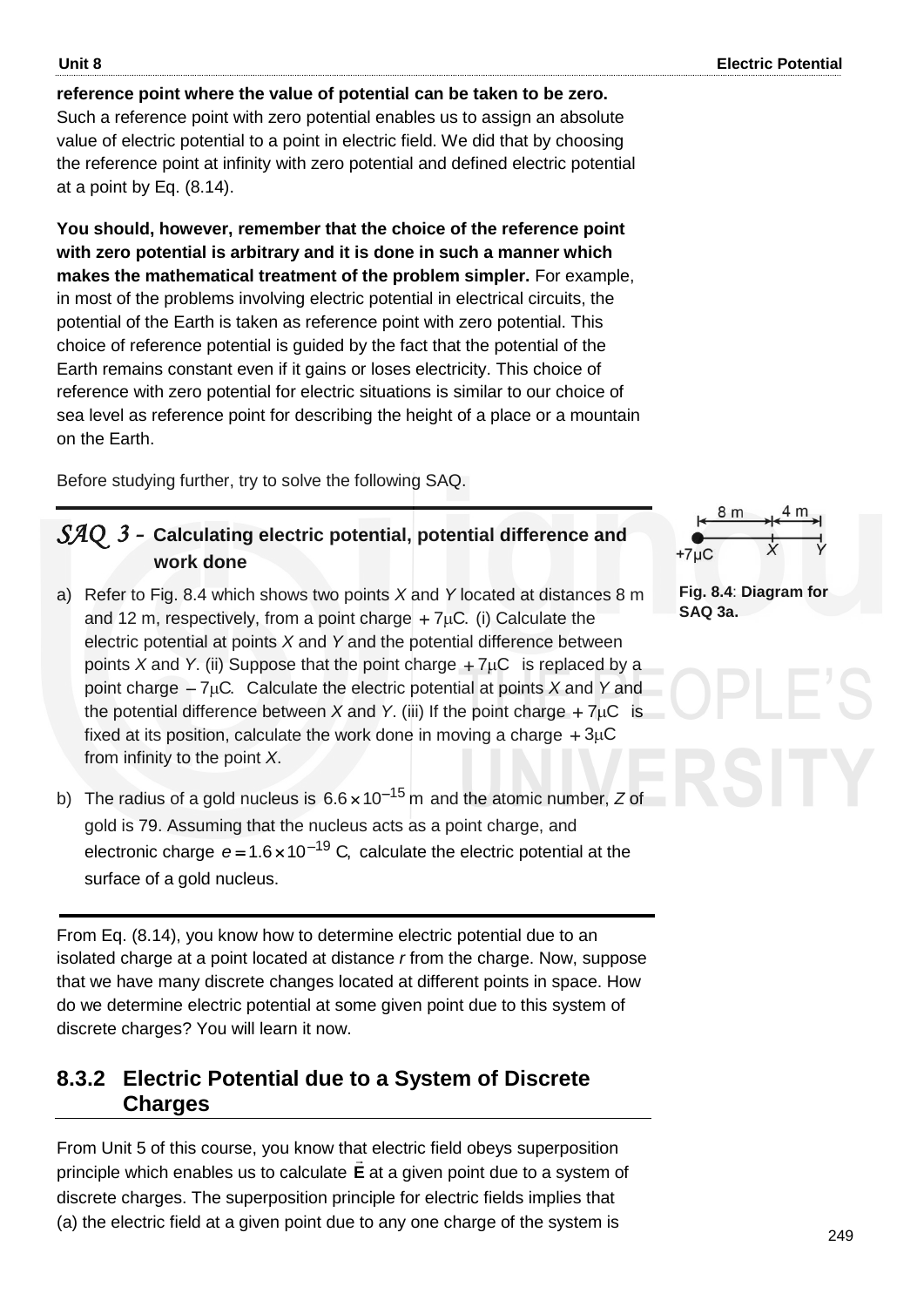unaffected by the presence of the remaining charges, and (b) the net value of **E** at a given point is the **vector sum** of the fields due to individual charges of the system, at that point.

You may, therefore, ask: **Can we use the superposition principle to determine the value of electric potential due to a system of charges?** The answer is: Yes, we can. Since electric potential is a scalar quantity, its value at a given point is the **algebraic sum** of the electric potential due to individual charges of the system. Thus, using the superposition principle for electric potential is much simpler than using it for **E** because, in case of **E**, we have to deal with vector sum of the fields due to individual charges.

Suppose we have a system of charges  $q_1, q_2,..., q_N$  located at distances  $r_1, r_2, \ldots, r_N$ , respectively, from the point  $P$ . So, according to the superposition principle, the potential at point *P* can be written as the algebraic sum of the potential at *P* due to  $q_1, q_2, ..., q_N$  :

$$
V_P = \frac{q_1}{4\pi\epsilon_0 r_1} + \frac{q_2}{4\pi\epsilon_0 r_2} + \dots + \frac{q_N}{4\pi\epsilon_0 r_N}
$$

Note that here each individual charge is acting as if the other charges are not present. The above expression may be written in a summation form as:

$$
V_P = \frac{1}{4\pi\epsilon_0} \sum_{i=1}^{N} \frac{q_i}{r_i}
$$
 (8.16)

As a caution, you may keep in mind that the sum given in Eq. (8.16) is an algebraic sum and not a vector sum as the potential at a point is a scalar quantity. To get a feel for the value of potential due to a system of discrete charges, go through the following example.

# $\boldsymbol{L}$   $\chi$ *AMPLE 8.3*  $:$  ELECTRIC POTENTIAL DUE TO MANY **DISCRETE CHARGES**

Three point charges are placed on the x-axis:  $2\mu$ C at  $x = 20$  cm,  $-3\mu$ C at  $x = 30$  cm,  $-4\mu$ C at  $x = 40$  cm. Calculate the electric potential at  $x = 0$ .

**SOLUTION <b>I** To calculate the electric potential at a point due to many discrete charges, we use Eq. (8.16):

$$
V=\frac{1}{4\,\pi\,\varepsilon_0}\sum_{i=1}^3\frac{q_i}{r_i}
$$

On substituting the numerical values of  $q^{}_{i}$  and  $r^{}_{i}$ , we get

$$
V = 9 \times 10^9 \text{ Nm}^2 \text{ C}^{-2} \times \left[ \frac{2 \times 10^{-6} \text{ C}}{0.20 \text{ m}} - \frac{3 \times 10^{-6} \text{ C}}{0.30 \text{ m}} - \frac{4 \times 10^{-6} \text{ C}}{0.40 \text{ m}} \right]
$$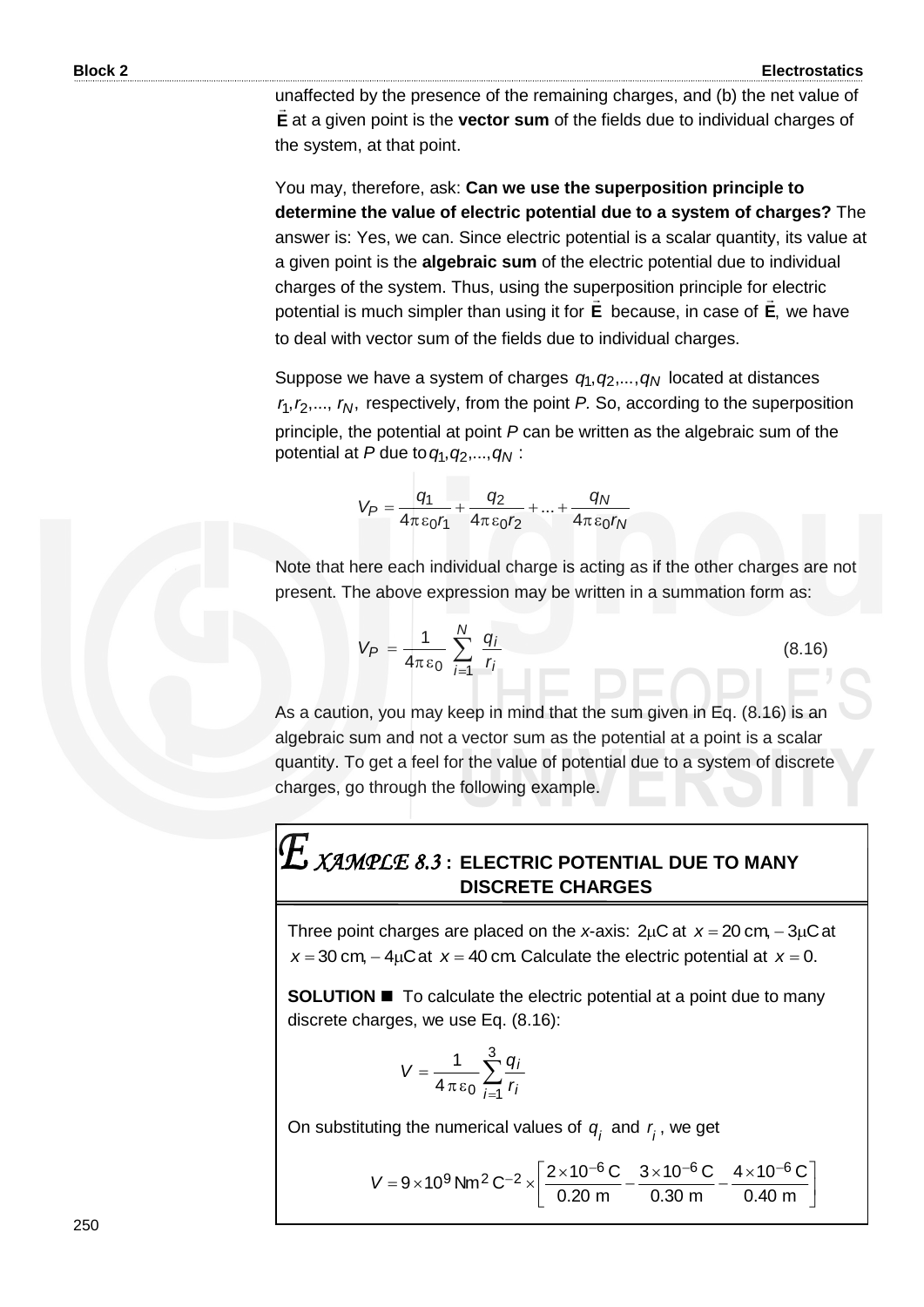$$
= 9 \times 10^{9} \text{ Nm}^{2} \text{C}^{-2} \times [10^{-5} \text{ m}^{-1} - 10^{-5} \text{ m}^{-1} - 10^{-5} \text{ m}^{-1}]
$$

or 
$$
V = -9 \times 10^4
$$
 Nm  $C^{-1} = -9 \times 10^4$  V

Note that each of the three charges are placed at different points on the same line (x-axis). But, the electric potential at a given point  $(x = 0)$  on the same line due to one charge is not affected by the presence of the other two charges.

Before proceeding further, answer an SAQ.

#### *SAQ 4 -* **Electric potential due to many charges**

Two point charges  $+q$  and  $-2q$  are placed along a straight line at a distance of 9 m from each other. Determine the distance of a point, from the charge *q*, between the two charges where the electric potential is zero.

On the basis of the discussion so far, you have learnt that the electric field **E** at a point in space gives us the magnitude and direction of electrostatic force and electric potential gives the work done by the electrostatic force in moving a unit positive charge from one point to another. So, if we have a relation which enables us to compute electric field at a point if the potential at that point is known, solving problems of electrostatics becomes far easier. It is far easier to use the concept of electric potential since it is a scalar. You will agree that working with vectors is more complicated than working with scalars. Let us now learn the relation between electric field and electric potential.

# **8.4 RELATION BETWEEN ELECTRIC FIELD AND ELECTRIC POTENTIAL**

You know from Eq. (8.11) that the difference in electric potential,  $V_{ba} (= V_b - V_a)$  between two points *b* and *a* in the electric field **E** of charge *Q* is equal to the negative of the line integral of **E** between the same two points:

$$
V_{ba} = V_b - V_a = -\int_a^b \vec{\mathbf{E}} \cdot d\vec{\mathbf{l}}
$$

 $dV = -E\cos\theta|d$ 

If the separation **l**  $\overline{a}$ *d* between the two points *a* and *b* is small, we can write the potential difference *dV* between any two points as

$$
dV = -\vec{E} \cdot d\vec{l} \tag{8.17}
$$

or

or 
$$
-E\cos\theta = \frac{dV}{|d\vec{l}|}
$$
 (8.18)

**l**  $\overline{a}$ 

The presence of  $\cos \theta$  term in Eq. (8.18) indicates that the electric field is not a simple derivative of the potential function *V*; rather, it is some special kind of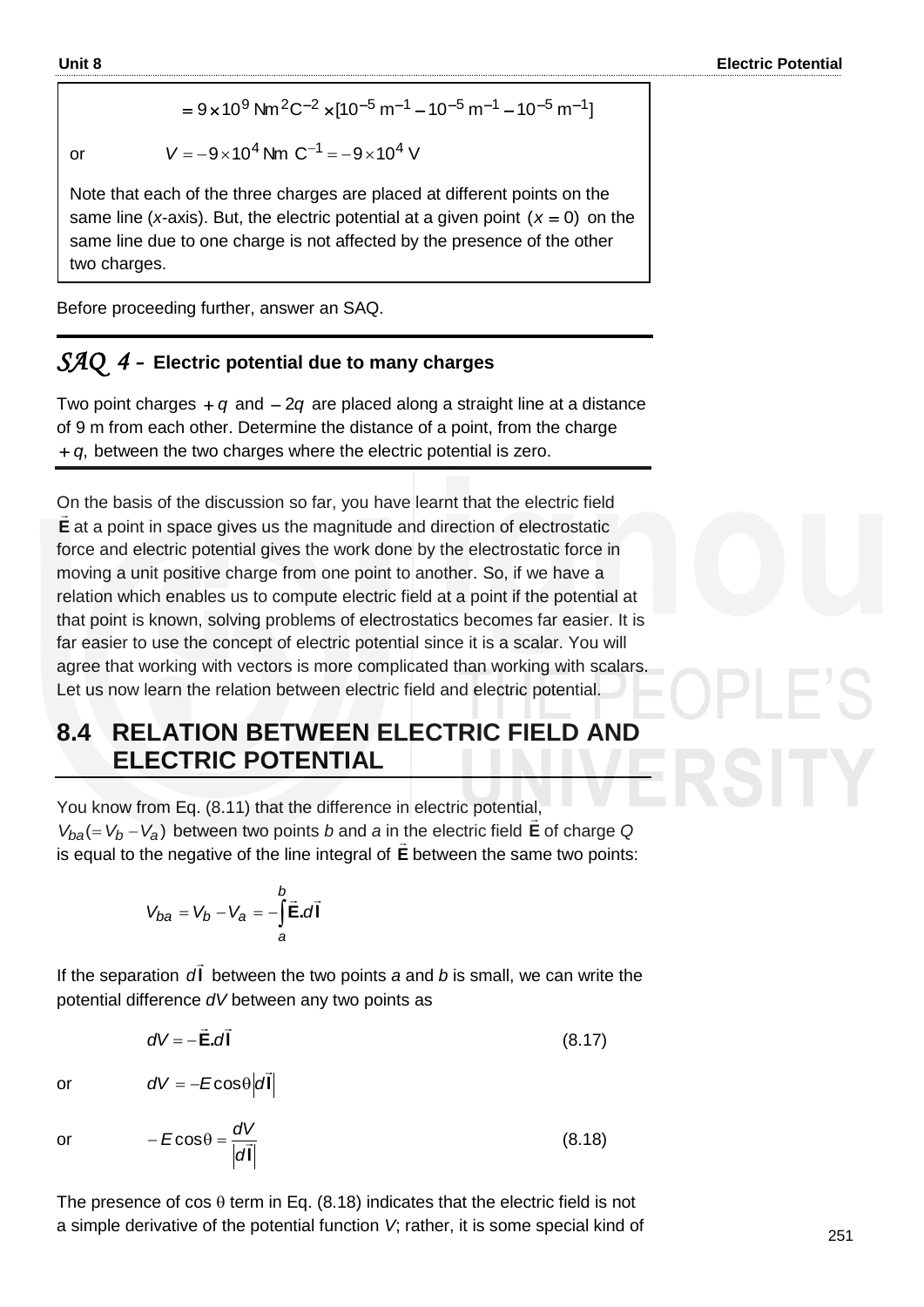derivative of the potential. We call it directional derivative about which you studied in Unit 1, Block 1 of this course.

As you have studied in Sec. 1.3, Unit 1, Block 1 of this course, the rates of change of scalar fields such as temperature and potential in different directions can be expressed by using the gradient operator. From Eq. (1.8), you know that the difference *df* in the value of a scalar function *f* between two points separated by **r** *d* is given as

$$
df = (\vec{\nabla}V).d\vec{r}
$$

Since electric potential is a scalar function, we can use the above general relation and write the electric potential difference between two points separated by **l** *d* as

$$
dV = (\vec{\nabla}V) \cdot d\vec{l} \tag{8.19}
$$

So, comparing Eqs. (8.17) and (8.19), we can write

$$
\vec{\mathbf{E}} = -\vec{\nabla} V = -\left(\hat{\mathbf{i}}\frac{\partial V}{\partial x} + \hat{\mathbf{j}}\frac{\partial V}{\partial y} + \hat{\mathbf{k}}\frac{\partial V}{\partial z}\right)
$$
(8.20)

The components of **E**  $\rightarrow$ along *x, y* and *z* directions are

$$
E_x = -\frac{\partial V}{\partial x}, \qquad E_y = -\frac{\partial V}{\partial y}, \qquad E_z = -\frac{\partial V}{\partial z}
$$
 (8.21)

Thus, we find that the electric field **E**  $\rightarrow$ is the negative of the gradient of the electric potential *V at any point*.

Eq. (8.20) or Eq. (8.21) enables us to calculate the electric field at a point if we know the value of electric potential at that point. To understand this method, go through the following example.

# *XAMPLE 8.4* **: ELECTRIC FIELD FROM ELECTRIC POTENTIAL**

The electric potential at a point is given by the relation  $V = Ax + By - Cz$ where *A*, *B* and *C* are constants. Determine the electric field **E**  $\frac{1}{x}$ at that point.

**SOLUTION ■** From Eq. (8.20), we have

$$
\vec{\mathbf{E}} = -\vec{\nabla}V = -\left(\hat{\mathbf{i}}\frac{\partial}{\partial x} + \hat{\mathbf{j}}\frac{\partial}{\partial y} + \hat{\mathbf{k}}\frac{\partial}{\partial z}\right)V
$$

Substituting the value of *V*, we get

$$
\vec{\mathbf{E}} = -\left(\hat{\mathbf{i}}\frac{\partial}{\partial x} + \hat{\mathbf{j}}\frac{\partial}{\partial y} + \hat{\mathbf{k}}\frac{\partial}{\partial z}\right)(Ax + By - Cz)
$$

 $\therefore$  **E** =  $-[A\hat{i} + B\hat{j} - C\hat{k}]$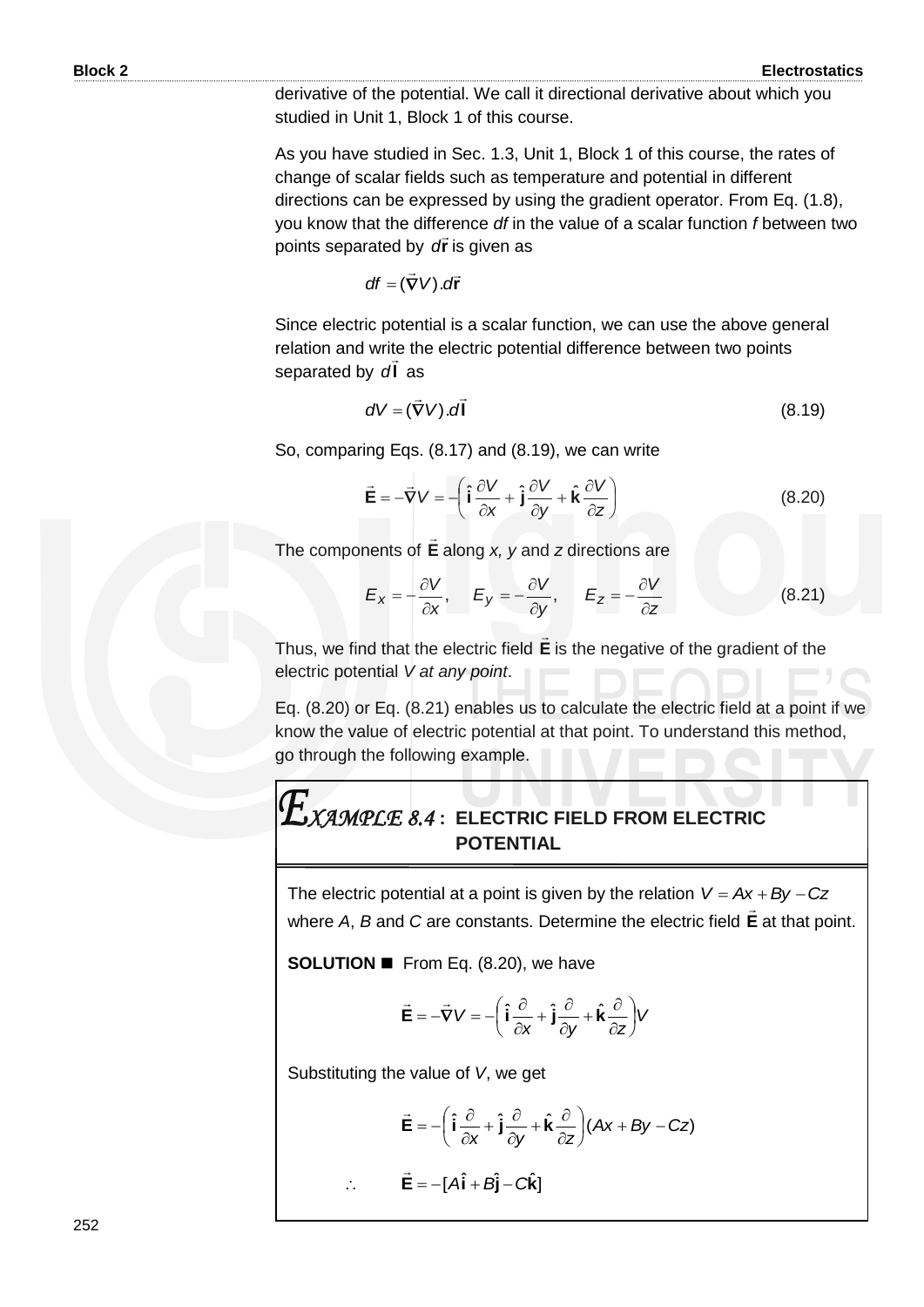Now apply this method yourself to solve SAQ 5.

### *SAQ 5 -* **Electric field from electric potential**

The electric potential at any point is given by  $V = x(y^2 - 4x^2)$ . Calculate the electric field **E**  $\rightarrow$ at that point.

In Unit 5 of this block, you have learnt how to calculate electric field due to multiple discrete charges and, especially the electric dipole. In the following section, you will learn how to determine the electric potential due to an electric dipole.

# **8.5 POTENTIAL DUE TO AN ELECTRIC DIPOLE**

In Unit 5, you have learnt about the electric dipole. You know that it is a pair of equal and opposite charges,  $\pm$  q, separated by some distance, 2*a*. Then 2a **is a vector along the axis of the dipole, drawn** *from* **the negative** *to* **the positive charge (Fig. 8.5).**

Let us now determine the electric potential due to a dipole. We shall use polar coordinates for mathematical convenience. Refer to Fig. 8.5 which shows point *P* at a distance *r* from the midpoint *C* of the dipole *AB*. The line joining *P* and  $C$  makes an angle  $\theta$  with the dipole axis. So, the polar coordinates of point  $P$  are  $r$  and  $\theta$  with the origin at  $C$ , the midpoint of dipole. We now determine the electric potential at  $P$  due to the two charges  $-q$  and  $+q$  of the dipole.



#### **Fig. 8.5**: **An electric dipole** *AB* **of length** 2*a* **and point** *P* **at a distance** *r* **from the mid-point** *C* **of the dipole.**

Study Fig. 8.5. Note that the distances of point  $P$  from  $-q$  and  $+q$  are  $AP$ and *BP*, respectively. Also note we have drawn perpendiculars from *B* to *S*  and *A* to *T*. Thus, under the condition that point *P* is far away from the dipole so that  $r \gg 2a$ , you can see from the figure that

$$
BP = SP = PC - CS = r - a\cos\theta
$$

and  $AP = TP = TC + CP = r + a\cos\theta$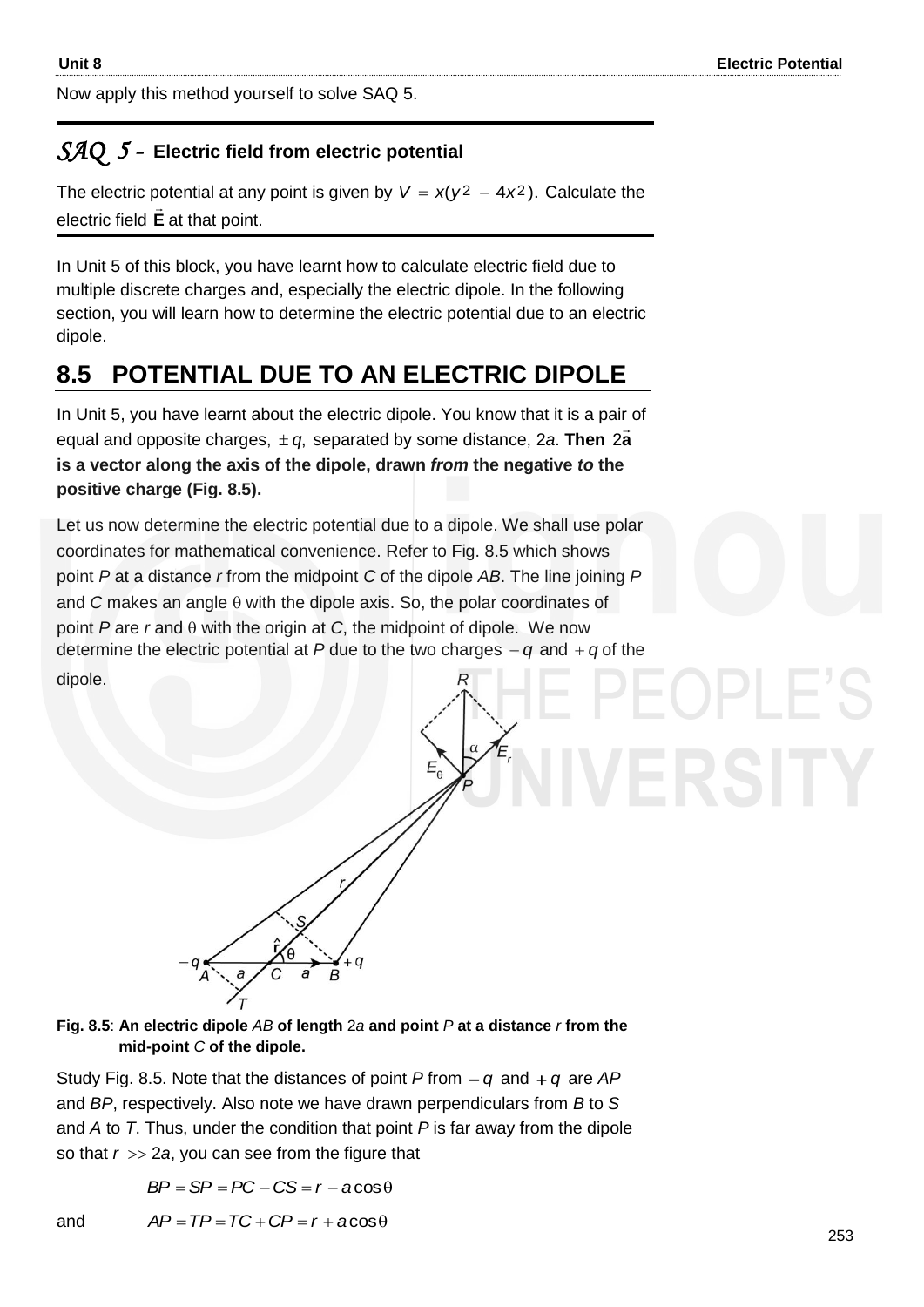Thus, using the superposition principle [Eq. (8.16)], we can write the potential at  $P$  due to charges  $q$  and  $-q$  of the dipole as:

$$
V = \frac{q}{4\pi\epsilon_0} \left[ \frac{1}{(r - a\cos\theta)} - \frac{1}{(r + a\cos\theta)} \right] = \frac{2qa\cos\theta}{4\pi\epsilon_0(r^2 - a^2\cos^2\theta)} \tag{8.22}
$$

Now, let us suppose that **r**  $\rightarrow$ is a vector from *C* to *P* and the unit vector along **r** is  $\hat{\bf{r}}$ . Also, you know [Eq. (5.11)] that the dipole moment,  $\vec{\bf{p}} = 2q\vec{\bf{a}}$ . Since  $\vec{p}.\hat{r} = 2q\vec{a}.\hat{r} = 2qa\cos\theta$ , we can write Eq. (8.22) for *V* as

$$
V = \frac{\vec{p} \cdot \hat{r}}{4\pi\epsilon_0 (r^2 - a^2 \cos^2\theta)}
$$
(8.23)

When point P is far away from the dipole,  $r^2$  is large compared to  $a^2 \cos^2 \theta$ . So, we can neglect  $a^2 \cos^2 \theta$  in the denominator in comparison to  $r^2$ , and write Eq. (8.23) as

$$
V = \frac{\vec{p}.\hat{r}}{4\pi\epsilon_0 r^2} = \frac{\rho\cos\theta}{4\pi\epsilon_0 r^2}
$$
 (8.24)

Eq. (8.24) gives the general expression for the electric potential due to dipole at a distance *r* from its mid point.

On the basis of Eq. (8.24), you can conclude that:

- The electric potential due to dipole varies with  $r$  as  $1/r^2$  whereas the potential due to point charge varies as 1/r. The comparison **of these variations shows that the potential decreases more rapidly with** *r* **for a dipole than for a point charge.**
- **The electric potential due to dipole is zero for all points which lie on the perpendicular bisector of the dipole axis because, for any**   $\textbf{such point}, \theta = 90^\circ$  and  $\cos \theta = 0$ . Hence, no work is done in **moving a test charge along the perpendicular bisector.**

We will now determine the electric field of a dipole from its electric potential. But before studying further, you may like to solve an SAQ.

# *SAQ 6 -* **Electric potential due to an electric dipole**

A straight line from the centre of an electric dipole and along the axis of the dipole first passes through point  $P_1$  and then through point  $P_2$ . The distances of points  $P_1$  and  $P_2$  from the centre of the dipole are 40 cm and 60 cm, respectively. The dipole length is much smaller than 40 cm. If the potential at point *P*1 is 60 V, calculate the potential at point *P*2.

To determine the electric field from electric potential, we will use the relation given by Eq. (8.20). However, since we have used polar coordinates to specify the location of point *P*, we must use the expression for the del operator in

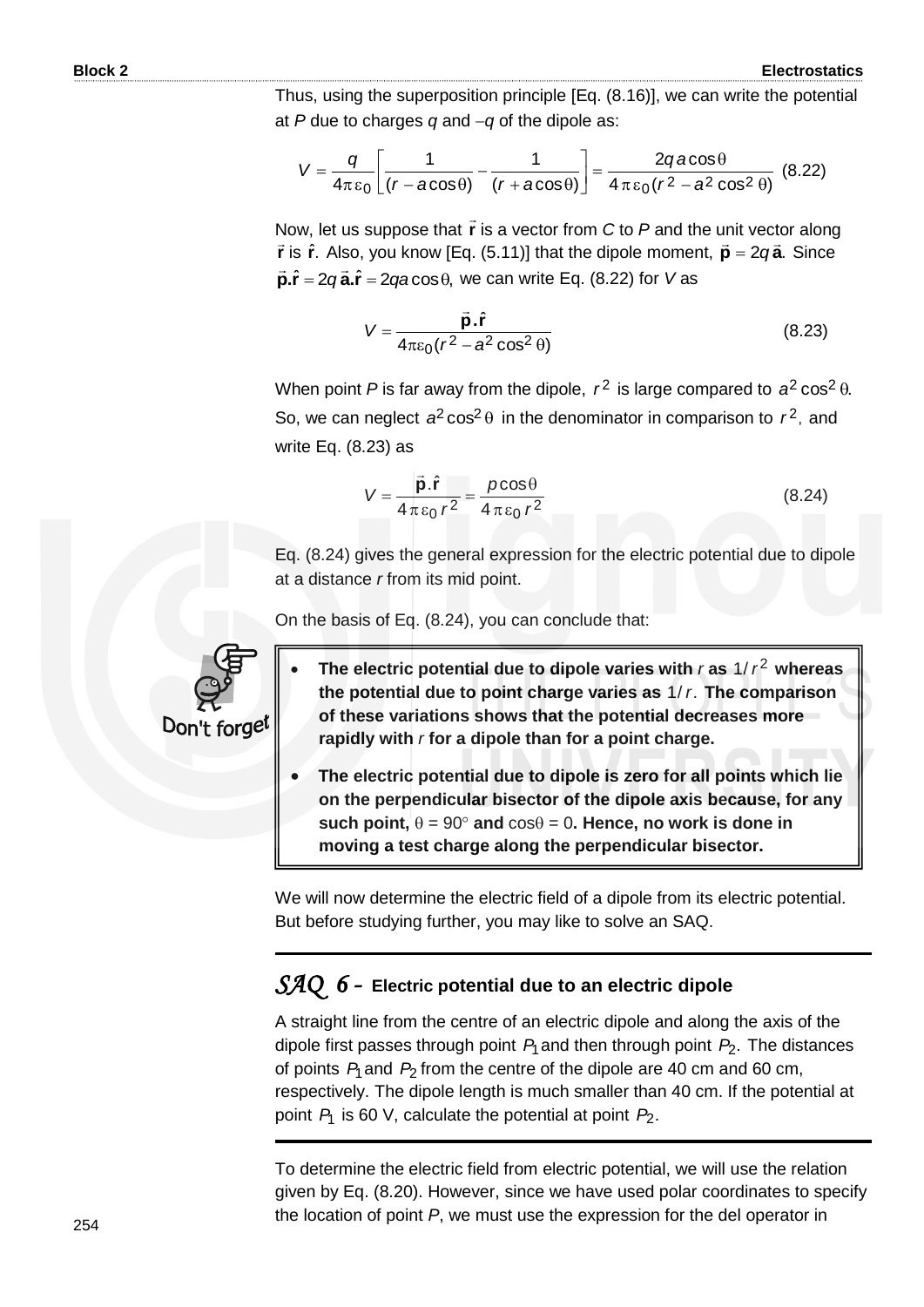Eq. (8.20) in polar coordinates. In polar coordinates, the operator  $\, \nabla$ ...<br>= is given as

$$
\vec{\nabla} = \hat{\mathbf{r}} \frac{\partial}{\partial r} + \hat{\mathbf{\theta}} \frac{1}{r} \frac{\partial}{\partial \mathbf{\theta}}
$$

Thus, Eq. (8.20) can be expressed in polar coordinates as

$$
\vec{\mathbf{E}} = -\vec{\nabla}V = -\left[\hat{\mathbf{r}}\frac{\partial}{\partial r} + \frac{\hat{\mathbf{\theta}}}{r}\frac{\partial}{\partial \theta}\right]V
$$

Now, substituting the value of *V* from Eq. (8.24), we can write

$$
\vec{\mathbf{E}} = -\left[\hat{\mathbf{r}}\frac{\partial}{\partial r} + \frac{\hat{\mathbf{\theta}}}{r}\frac{\partial}{\partial \theta}\right] \left[\frac{p\cos\theta}{4\pi\varepsilon_0 r^2}\right] = -\left[\hat{\mathbf{r}}\frac{\partial}{\partial r}\left(\frac{p\cos\theta}{4\pi\varepsilon_0 r^2}\right) + \frac{\hat{\mathbf{\theta}}}{r}\frac{\partial}{\partial \theta}\left(\frac{p\cos\theta}{4\pi\varepsilon_0 r^2}\right)\right]
$$

$$
= \frac{1}{4\pi\varepsilon_0} \frac{p}{r^3} \left[\hat{\mathbf{r}}(2\cos\theta) + \hat{\mathbf{\theta}}\sin\theta\right]
$$
(8.25)

From Eq. (8.25), we can write the radial  $(E_r)$  and tangential  $(E_\theta)$  components of electric field **E**  $\stackrel{'}{\rightarrow}$ at point *P* (see Fig. 8.5) as

$$
E_r = \frac{1}{4 \pi \varepsilon_0} \frac{2 \rho \cos \theta}{r^3}
$$
(8.26)  

$$
E_{\theta} = \frac{1}{4 \pi \varepsilon_0} \frac{\rho \sin \theta}{r^3}
$$
(8.27)

The radial and tangential components of the electric field **E**  $\overline{a}$ at point *P* are shown in Fig. 8.5. From the figure, note that the resultant electric field **E** at point  $P$  is directed along  $PR$  and it makes an angle  $\alpha$  with the (extended) line *CP*, i.e. the direction of the radial component  $E_r$ .

Thus, the magnitude of the electric field is given as

$$
\left|\vec{E}\right| = \sqrt{E_f^2 + E_\theta^2} = \frac{p}{4\pi\varepsilon_0 r^3} \sqrt{4\cos^2\theta + \sin^2\theta} = \frac{p}{4\pi\varepsilon_0 r^3} \sqrt{3\cos^2\theta + 1}
$$
\n(8.28)

To determine the direction of the resultant field **E**,  $\rightarrow$  we make use of Eqs. (8.26) and (8.27) and note from the geometry of Fig. 8.5:

$$
\tan \alpha = \frac{E_{\theta}}{E_r} = \frac{\sin \theta}{2\cos \theta} = \frac{1}{2}\tan \theta
$$
 (8.29)

The advantage of using polar coordinates for obtaining expressions for potential and hence electric field at a point due to dipole can be understood on the basis of Eqs. (8.26) and (8.27). Refer to Fig. 8.5. If we take  $\theta = 0$ , then the point *P* will shift to a point along the axis of the dipole. For any such point, Eqs. (8.26) and (8.27) show that only the radial component will be present; the tangential component,  $E_{\theta}$  will be zero because of the sin $\theta$  term. So, the magnitude of the electric field due to the dipole at a point along its axis can be written as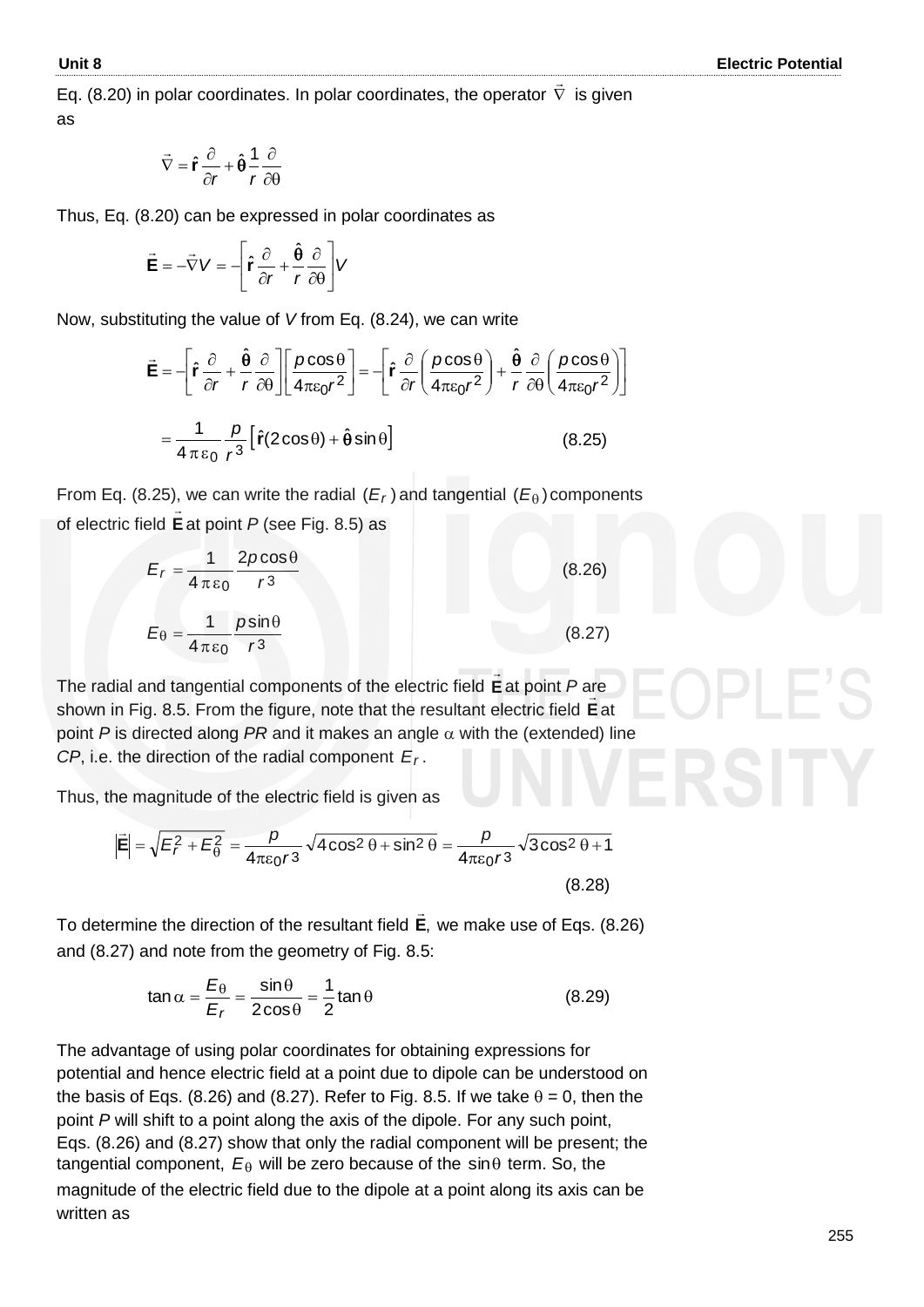

And, Eq. (8.29) indicates that direction of the electric field will be along the axis of the dipole because, for  $\theta = 0$ ,  $\alpha = 0$  and  $\alpha$  is the angle between the resultant electric field and the dipole axis. Thus, the electric field due to dipole at a point along its axis at a distance *r* from the mid point of dipole, such that *r >*> *a*, is given as

$$
\vec{\mathbf{E}} = \frac{1}{4\pi\varepsilon_0} \frac{2\vec{\mathbf{p}}}{r^3}
$$
 (8.30)

Eq. (8.30) is the same as Eq. (i) of Example 5.4, Unit 5 obtained for electric field due to dipole at a point along its axis.

For  $\theta = \pi/2$ , point P will be a point on the perpendicular bisector of the dipole axis (Fig. 8.6). In this case, the radial component of electric field will be zero as  $cos\theta = 0$  in Eq. (8.26). Thus, the magnitude of the electric field at such a point will have contribution only from the tangential compound, *E* . Thus, we can write Eq. (8.28):

$$
\left|\vec{\mathbf{E}}\right| = \sqrt{E_{\theta}^2} = \frac{1}{4\pi\varepsilon_0} \frac{p}{r^3}
$$
\n(8.31)

We cannot use Eq. (8.29) for determining the direction of **E**  $\rightarrow$  at a point on the bisector of the dipole because,  $\tan \theta = \tan(\pi/2)$  is not defined. We can, however, make use of the fact that the value of potential at every point on the bisector is zero [see Eq. (8.24)]. This means that no work is done in moving a charge along the bisector of a dipole. Further, the work done in moving a unit charge by distance  $d\mathbf{l}$  is given as **E.** $d\mathbf{l}$ . Thus, **E.** $d\mathbf{l} = 0$  implies that field **E** is perpendicular to  $dI$ , the direction of the perpendicular bisector. Now, to determine whether **E** is along or opposite to **p**,  $\tilde{=}$  refer to Fig. 8.6 which shows the electric field due to the dipole at point *P*. The components  $E_{+q}$  sin $\beta$  and  $E_{-q}$  sin $\beta$  of  $E_{+q}$  and  $E_{-q}$  respectively will cancel each other. However, the  $\epsilon$  component  $E_{+q}$  cos $\beta$  and  $E_{-q}$  cos $\beta$  will add up along *PD*, a direction perpendicular to the bisector and opposite to the direction of dipole moment **p**. Thus, the electric field due to the dipole at any point on its perpendicular bisector is anti-parallel to **p***.* Thus, we can write

$$
\vec{\mathbf{E}} = -\frac{1}{4\pi\varepsilon_0} \frac{\vec{\mathbf{p}}}{r^3}
$$
 (8.32)

Eq. (8.32) is same as Eq. (i) of Example 5.5, Unit 5 obtained by computing electric fields due to dipole at a point on its bisector.

We mentioned in the beginning of this section that understanding the behaviour of an electric dipole under the influence of an external electric field is very useful in analysing the effect of electric field on dielectric materials.

So, let us now study the effect of electric field on a dipole.

#### **8.6 DIPOLE IN AN ELECTRIC FIELD**

Let us consider a dipole of length 2*a* in a uniform external electric field **E** as  $\rightarrow$ shown in Fig. 8.7. A uniform electric field means that its magnitude and



**Fig. 8.6**: **Direction of electric field at a point on the perpendicular bisector of dipole.**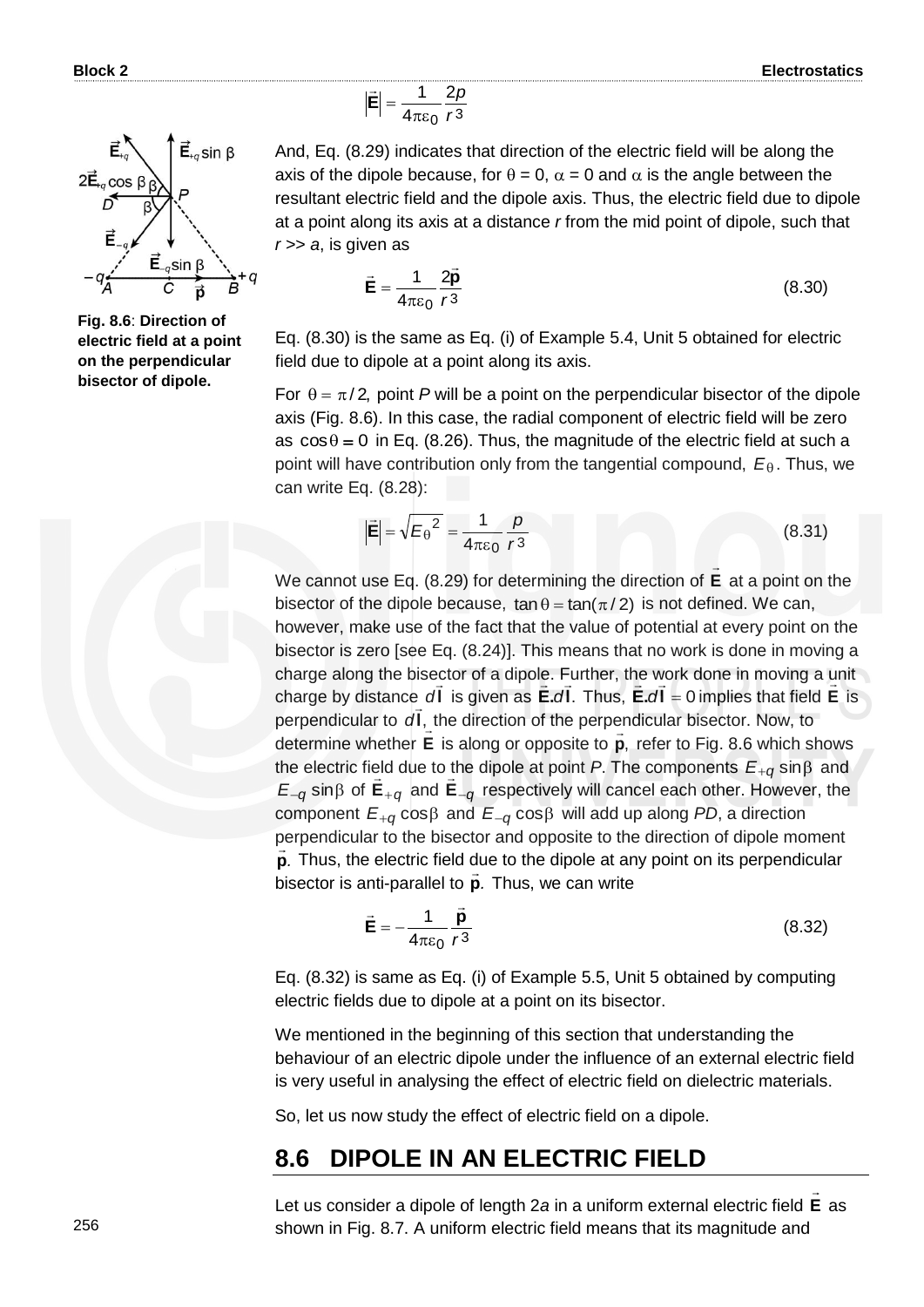direction are the same everywhere. Let the dipole moment vector  $\vec{\mathbf{p}}$  (= 2 $q\vec{\mathbf{a}}$ ) makes an angle with the electric field, **E**.  $\rightarrow$ 



**Fig. 8.7**: **Torque experienced by a dipole placed in a uniform electric field .E**  $\rightarrow$ 

Due to the external electric field **E**  $\rightarrow$ ) the external electric field **E** , the charge +*q* of the dipole experiences a<br>= force  $\textbf{F}_{+} = q \textbf{E}$  while the charge  $-q$  experiences an equal and opposite force  $F_{-} = -qE$ .  $\pm$   $\pm$  $\mathcal{L}_- = -q\mathsf{E}.$  Since the field is uniform, the net force  $\mathsf{F}$  $\rightarrow$ on the dipole is zero, i.e.,

$$
\vec{\mathbf{F}}_{net} = \vec{\mathbf{F}}_{+} + \vec{\mathbf{F}}_{-} = q\vec{\mathbf{E}} - q\vec{\mathbf{E}} = \vec{\mathbf{0}}
$$
 (8.33)

As the net force on the dipole is zero, the centre of mass of the dipole is not accelerated, that is, there is no effect on its translational motion.

You may, therefore, ask: Does it mean that the external electric field has no effect on the dipole? No, it is not so. The dipole still experiences a **turning effect** due to the torque about its centre of mass *C*. This turning effect arises because the two equal and opposite forces, which cancel each other as free vectors, are acting at different points. That is, the forces experienced by charges  $+q$  and  $-q$  of the dipole do not have same line of action and hence they provide a turning effect.

From Fig. 8.7, note that the centre of mass C of the dipole is at a distance *a* from each charge of the dipole. Thus, we can write the magnitude of net<br>factors  $\vec{r}$ torque  $\vec{\tau}$  as

 $\tau = qEa \sin \theta + qEa \sin \theta = 2qaE \sin \theta = pE \sin \theta$ 

The above expression can be written in vector form as

$$
\vec{\tau} = \vec{p} \times \vec{E}
$$

(8.34)

You know that the unit of torque is Newton metre (N m). The direction of the torque is obtained from right-hand rule (refer Sec. 12.3, Unit 12 of 1<sup>st</sup> semester course BPHCT-131) and is along **k** if the electric field **E** and dipole are in the *xy*-plane.

Under the action of the torque, the dipole tend to align itself along the field direction with dipole moment vector **p**  $\ddot{ }$  parallel to **E** vector. So, when **p**  $\ddot{\ }$ lipole moment vector  $\dot{\mathbf{p}}$  parallel to E vector. So, when  $\dot{\mathbf{p}}$  is aligned along **E**, the torque on the dipole is zero because for  $\theta = 0^\circ$ , sin $\theta = 0$ . The system (that is, the dipole) is in stable equilibrium when  $\vec{p}$  is **aligned with E**.

From Fig. 8.7, we note that the torque acting on the dipole tends to align it along **E**. So, the rotation of the dipole is in the clockwise direction.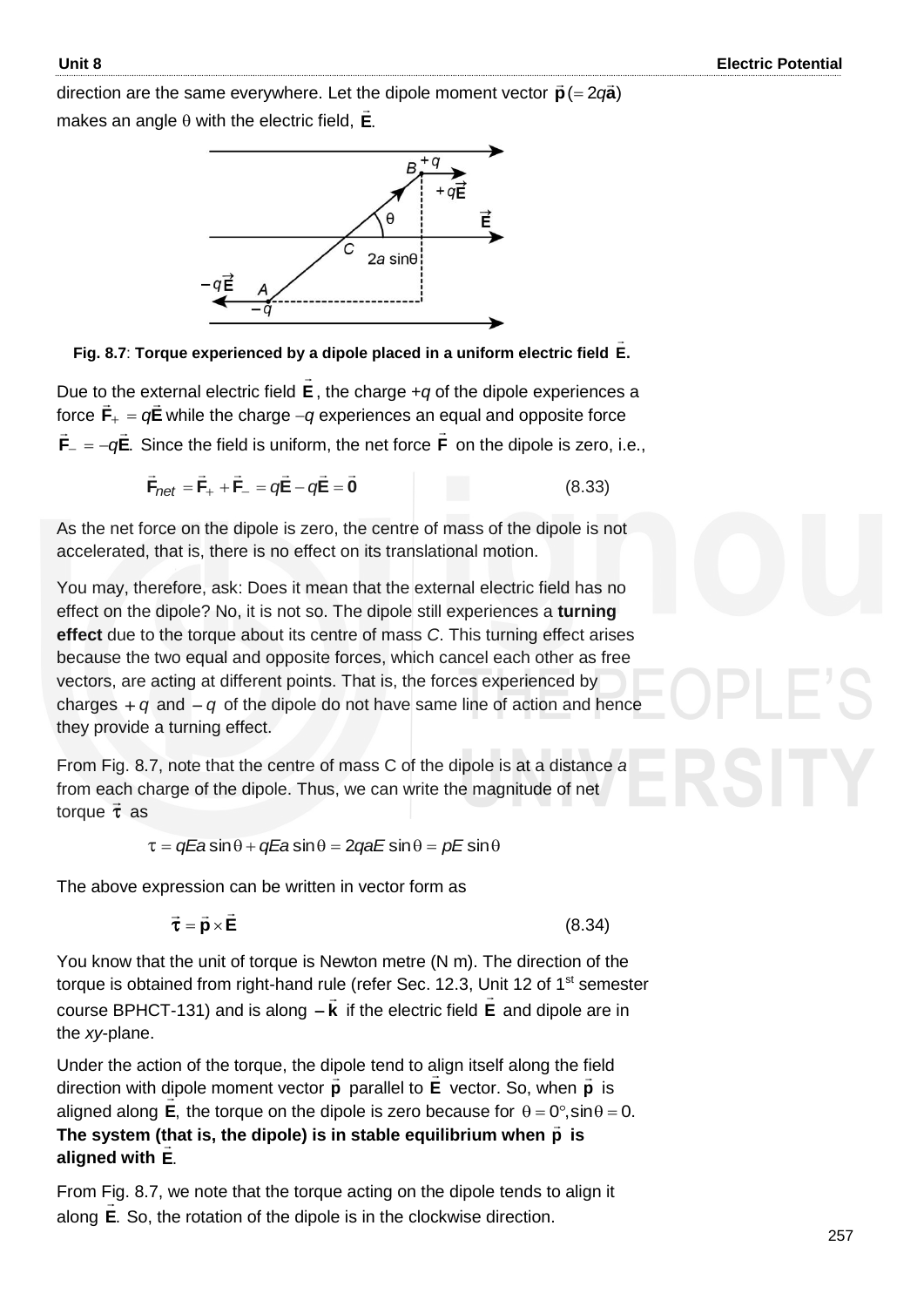#### **Potential Energy of an Electric Dipole**

Now, let us ask ourselves: What will happen to the potential energy of the dipole if it is rotated from its stable position? Whenever the dipole is rotated from its stable configuration ( **p**  $\overline{\phantom{a}}$ parallel to **E**) external work must be done. This external work is stored as potential energy of the dipole.

To obtain an expression for the potential energy of a dipole we need to calculate the work done by the electric field to rotate the dipole from some initial value of  $\theta$  to final value of  $\theta$ . The work done, in terms of torque and angular displacement  $d\theta$  is

$$
dW = -\tau d\theta
$$
  
= -pE sin  $\theta d\theta$  (8.35)

The negative sign in Eq. (8.35) indicates that the torque opposes any increase in  $\theta$ . Thus, the work done by **E** to rotate the dipole from an angle  $\theta_0$  to  $\theta$  is

$$
W = \int_{\theta_0}^{\theta} dW
$$
  
=  $\int_{\theta_0}^{\theta} (-pE\sin\theta) d\theta$   
=  $pE(\cos\theta - \cos\theta_0)$  (8.36)

The change in potential energy  $\Delta U$  of the dipole is the negative of the work done by the electric field. Thus, we have

$$
\Delta U = U_f - U_i = -W = -pE(\cos\theta - \cos\theta_0) \tag{8.37}
$$

Note that  $U_i = -pE\cos\theta_0$  is the potential energy at the initial or reference orientation of the dipole. As in the case of point charge for which we define potential energy to be zero at infinity, we need to define the orientation of dipole with respect to **E** for which we can consider its potential energy to be zero. It turns out that when the dipole is aligned perpendicular to **E**, that is, when  $\theta = \pi/2$  in Fig. 8.7, potential energy of the dipole can be taken to be zero.

Thus, the initial potential energy  $U_i = 0$ . So, we can write Eq. (8.37) as

$$
U = -pE\cos\theta
$$
  

$$
U = -\vec{p}.\vec{E}
$$
 (8.38)

Eq. (8.38) gives the potential energy of a dipole in a uniform electric field. It shows that the potential energy is minimum (most negative) when the dipole is aligned along the field direction (i.e.,  $\theta = 0^{\circ}$ ), and is maximum (most positive) when it is aligned opposite to the field direction (i.e.,  $\theta = 180^{\circ}$ ).

Let us now sum up what we have learnt in this unit.

or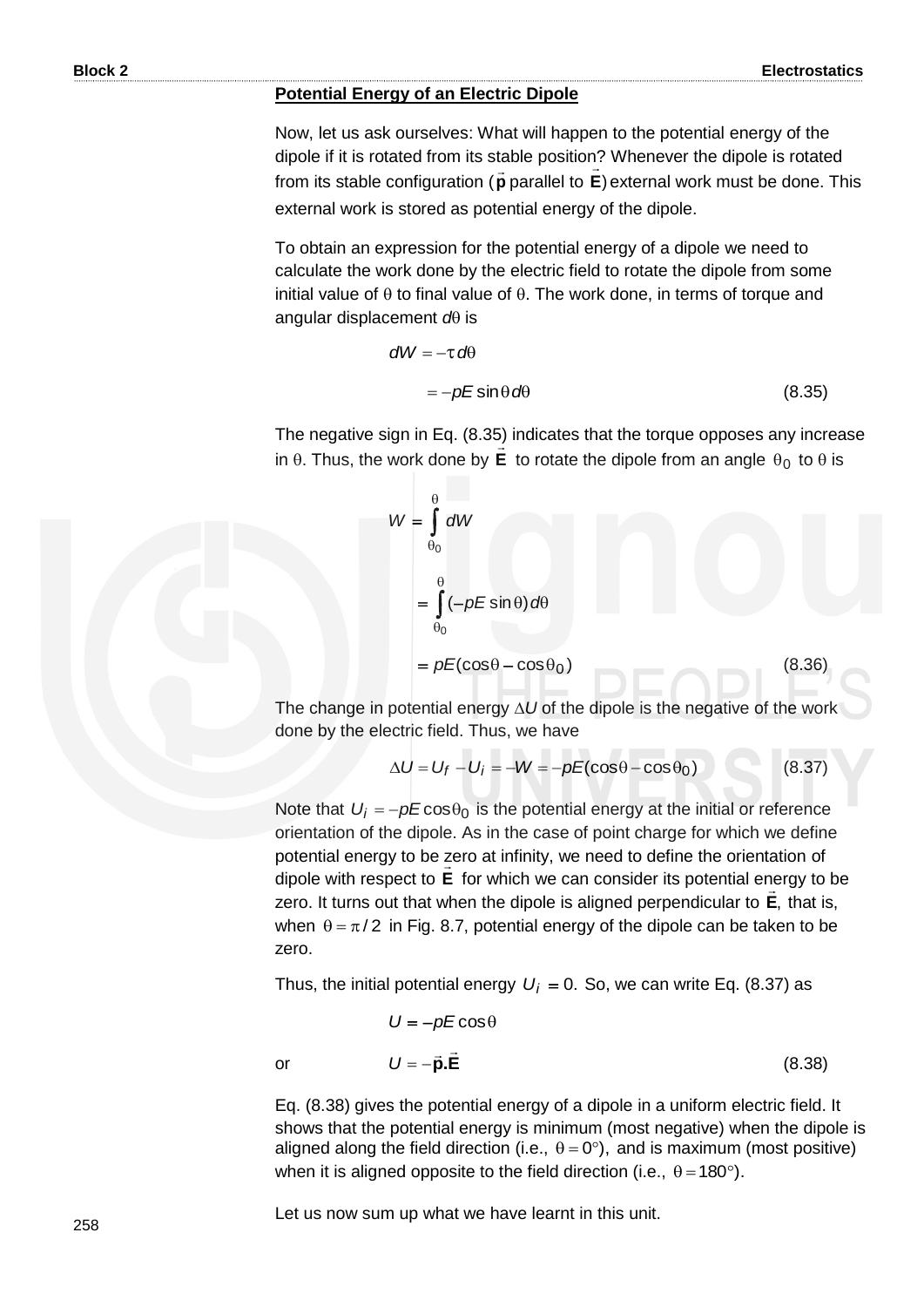# **8.7 SUMMARY**

| <b>Concept</b>                                                 | <b>Description</b>                                                                                                                                                                                                                                                                                                                                                                          |
|----------------------------------------------------------------|---------------------------------------------------------------------------------------------------------------------------------------------------------------------------------------------------------------------------------------------------------------------------------------------------------------------------------------------------------------------------------------------|
| Work done and<br>line integral                                 | The work $W'$ done by the electric field $\vec{E}$ in moving a unit positive charge<br>from point a to b, is equal to the line integral of $\vec{E}$ :                                                                                                                                                                                                                                      |
|                                                                | $W' = \int_{0}^{D} \vec{E} \cdot d\vec{l}$                                                                                                                                                                                                                                                                                                                                                  |
| Path<br>independence                                           | The work done, that is, the line integral of $\vec{E}$ , in moving a unit positive charge<br>from one point to another in an electric field is independent of the path<br>between the two points.                                                                                                                                                                                           |
| <b>Electrostatic</b><br>potential energy                       | The difference in electrostatic potential energy of a charge between two<br>points a and b in an electric field is equal to the negative of the work done by<br>the field in moving the charge from a to b:<br>$\Delta U = U_b - U_a = -W'_{ab}$                                                                                                                                            |
| <b>Electric potential</b><br>as line integral                  | The negative of the work $W'$ done by the electric field in carrying a unit<br>positive charge from infinity to some point at distance r from the charge giving<br>rise to the field is defined as the electric potential V at that point:<br>$V = -W' = -\int \vec{E} \cdot d\vec{l}$                                                                                                      |
| <b>Electric potential</b>                                      | The electric potential $V$ at a point at a distance $r$ from a point charge $Q$ is<br>given as:<br>$V = \frac{Q}{4 \pi \epsilon_0 r}$                                                                                                                                                                                                                                                       |
| <b>Relation between</b><br>■<br>$V$ and $E$                    | The electric field $E$ at a point is the negative gradient of the electric potential<br>V at that point:<br>$\vec{E} = -\vec{\nabla}V$                                                                                                                                                                                                                                                      |
| <b>Electric potential</b><br>due to dipole                     | The electric potential at any point $P$ , at a distance $r$ from the midpoint of the<br>dipole, on a line which makes an angle $\theta$ with the axis of the dipole is given<br>by:<br>$V = \frac{\vec{p} \cdot \hat{r}}{4 \pi \epsilon_0 r^2} = \frac{\rho \cos \theta}{4 \pi \epsilon_0 r^2}$<br>where $\hat{\mathbf{r}}$ is a unit vector from the centre of dipole to the point P where |
| Torque on a dipole<br>■<br>in electric field                   | potential is to be determined and $\vec{p}$ (= 2 $q\vec{a}$ ) is the dipole moment vector.<br>Electric dipole in a uniform electric field experiences a turning effect. The<br>torque $\vec{\tau}$ experienced by the dipole is given by:<br>$\vec{\tau} = \vec{p} \times \vec{E}$                                                                                                          |
| <b>Electrostatic</b><br>■<br>potential energy of<br>the dipole | The electrostatic potential energy of an electric dipole in an electric field is<br>given by $U = -\vec{p} \cdot \vec{E}$ . Its value is minimum when dipole moment vector $\vec{p}$ is<br>parallel to electric field $\vec{E}$ and maximum when dipole moment vector $\vec{p}$ is<br>anti-parallel to E.<br>oro                                                                            |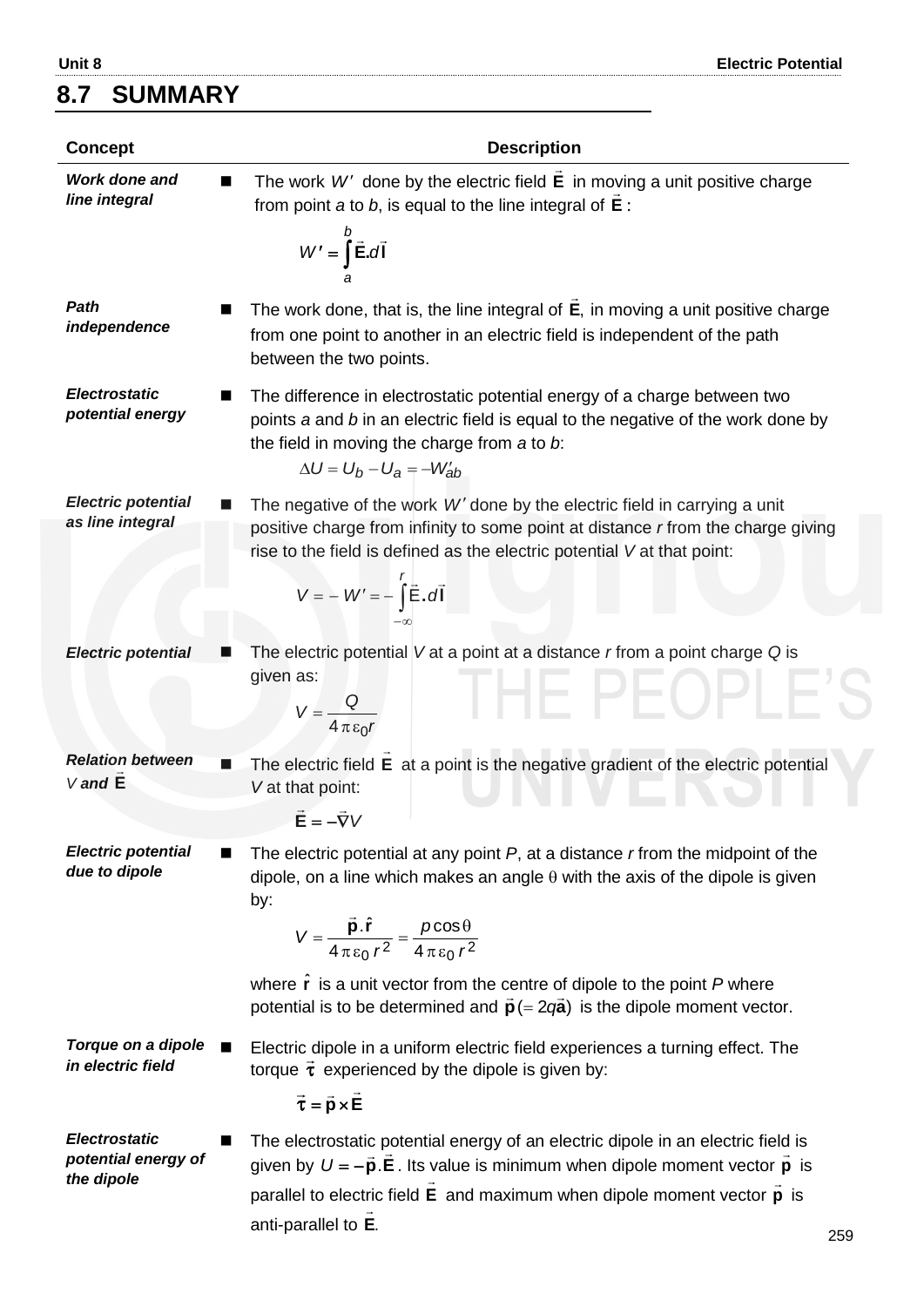

**Fig. 8.8**: **Diagram for TQ 2.**



**Fig. 8.9**: **Diagram for TQ 3.**



**Fig. 8.10**: **Diagram for TQ 4.**

# **8.8 TERMINAL QUESTIONS**

- 1. Show that the line integral of the electric field **E**  $\rightarrow$  over a closed path is equal to zero.
- 2. Show that, in a pair of oppositely charged plane parallel plates, the electric field **E** is equal to the potential difference between the plates divided by their separation. You may assume that the electric field is confined between the plates as shown in Fig. 8.8.
- 3. Calculate the electric potential at two points *A* and *B* at distances of 10 cm and 50 cm from a charge  $2.0\mu$ C as shown in Fig. 8.9. Also calculate the work done in bringing a charge of 0.05 µC from point *B to A.*
- 4. Calculate the potential difference between points *A* and *B* assuming that a test charge *q*0 is moved without acceleration from *A* to *B* along the path shown in Fig. 8.10.
- 5. Mark the following statements as True or False:
	- a) If the electric field is zero in some region of space, the electric potential must also be zero in that region.
	- b) If the electric potential is zero at a point, the electric field must also be zero at that point.
	- c) The value of potential can be chosen to be zero at any convenient point.
	- d) Electric field at a point is negative of the gradient of electric potential at that point.
	- e) The electric field and potential due to an electric dipole decrease much faster with distance as compared to a point charge.

6. A uniform electric field of  $3 \times 10^3$  NC<sup>-1</sup> is in the positive *x*-direction. A positive point charge 2  $\mu$ C is released from rest at the origin.

- a) Calculate the potential difference  $V(5 \text{ m}) V(0)$ .
- b) What is the change in electrostatic potential energy of the charge when it is moved from  $x = 0$  to  $x = 5$  m?
- c) Calculate the kinetic energy of the charge when it is at  $x = 5$  m.
- d) Calculate the value of the potential *V*(*x*) if electric potential is chosen to be zero at i)  $x = 0$  and ii)  $x = 1$  m.
- 7. A uniform electric field is in the negative *x*-direction. Two points *a* and *b* are at  $x = 3$  m and  $x = 7$  m, respectively.
	- a) Is the potential difference  $V_b V_a$  positive or negative?
	- b) If the value of the potential difference of  $(V_b V_a)$  is 10<sup>4</sup> V, calculate the magnitude of the electric field.
- 8. How much work needs to be done to transport an electron from the positive terminal of a 12 V battery to its negative terminal?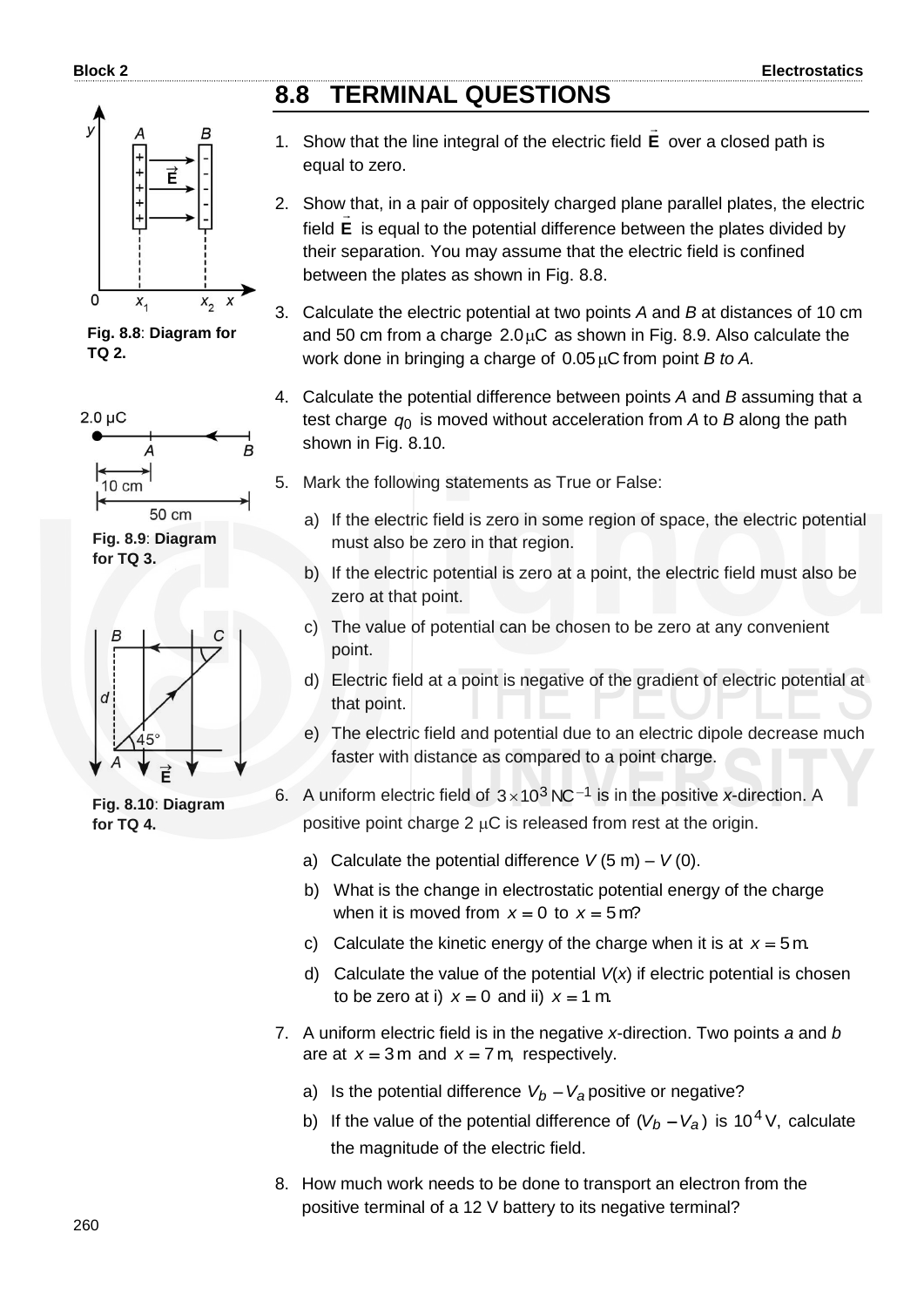## **8.9 SOLUTIONS AND ANSWERS**

#### **Self-Assessment Questions**

1. Let the electric field be **E**  $\rightarrow$ and *d*  $\overline{a}$ *d* be the element of path length. Since both **E**  $\ddot{ }$ and **l**  $\frac{1}{2}$  $dI$  are parallel, the angle  $\theta$  between the two vectors is zero. Thus, using Eq. (8.3), we write the work done in moving a unit positive charge as

$$
W' = \int \vec{E} \cdot d\vec{l} = \int E(\cos\theta) \, dl = \int E(\cos\theta^\circ) \, dl = \int E dl = EI
$$

- 2. The work done by a constant force **F**  $\rightarrow$  in moving a particle through displacement **l**  $\frac{1}{2}$ is  $W = F$ . **l** =  $F$ *l* cos $\theta$ יוסו<br>≃ ≃ where  $\theta$  is the angle between **F**  $\overline{a}$  and **l** l<br>T .
	- i) As per the problem, the electron is moving along the direction of **E**.  $\rightarrow$ So,  $\theta = 0^\circ$ . Thus, the work done is

 $W = (qE)$ *l* cos $0^{\circ}$ 

$$
= (-1.6 \times 10^{-19} \text{C}) \times (200 \text{NC}^{-1}) \times (30 \text{m}) = -9.6 \times 10^{-16} \text{J}
$$

The change in electrostatic potential energy of the electron is

 $\Delta U = U_f - U_i = -W = 9.6 \times 10^{-16}$  J

 Thus, the electrostatic potential energy of electron increases as it moves along the direction of the electric field.

ii) As per the problem, the proton is moving along **E**.  $\rightarrow$ So,  $\theta = 0^\circ$ . Thus, we have

 $W = qE/\cos 0^\circ$ 

$$
= (1.6 \times 10^{-19} \text{C}) \times (200 \text{NC}^{-1}) \times (30 \text{ m}) = 9.6 \times 10^{-16} \text{J}
$$

So, the change in electrostatic potential energy of proton is

 $\Delta U = U_f - U_i = -W = -9.6 \times 10^{-16}$  J

 Thus, we find that the electrostatic potential energy of proton decreases as it moves along the direction of the electric field.

3. a) From Eq. (8.14), we have the electric potential due to a point charge

$$
V=\frac{1}{4\pi\epsilon_0}\cdot\frac{Q}{r}
$$

i) So, the electric potential at point *X* is

$$
V_X = [(9 \times 10^9 \,\text{N} \text{m}^2 \text{C}^{-2}) \times (7 \times 10^{-6} \,\text{C})]/(8 \,\text{m})
$$

$$
= 7.87 \times 10^3 \text{ V} = 8 \times 10^3 \text{ V}
$$

up to one significant digit. And the electric potential at point *Y* is

$$
V_Y = [(9 \times 10^9 \text{ Nm}^2\text{C}^{-2}) \times (7 \times 10^{-6} \text{ C})]/(12 \text{ m})
$$

$$
= 5.25 \times 10^3 \text{ V} = 5 \times 10^3 \text{ V}
$$

Thus, the potential difference between the points *X* and *Y* is

$$
V_X - V_Y = (7.87 \times 10^3 \text{ V} - 5.25 \times 10^3 \text{ V}) = 2.62 \times 10^3 \text{ V} = 3 \times 10^3 \text{ V}
$$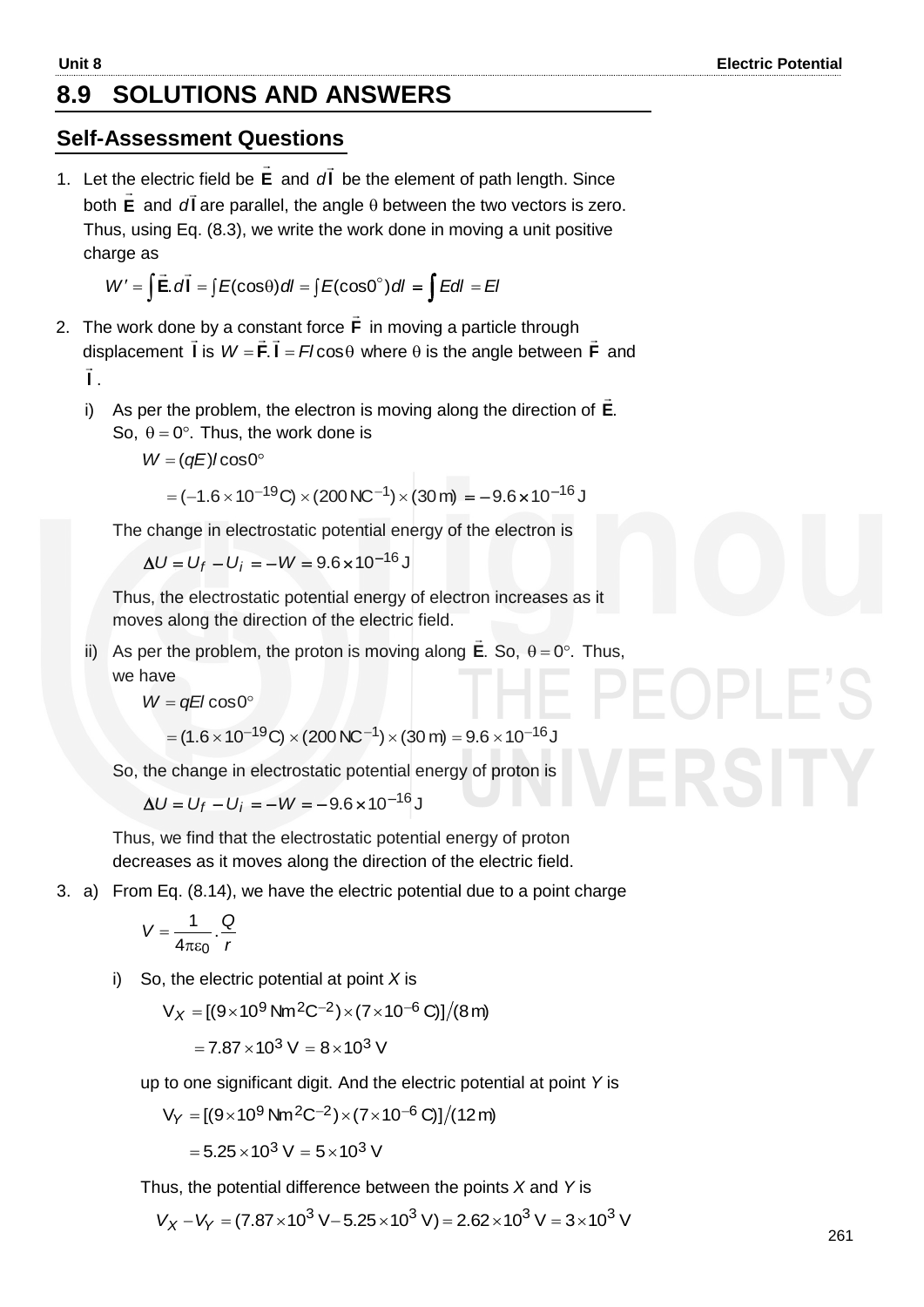ii) When the point charge  $+7 \mu C$  is replaced by  $-7 \mu C$ , we have electric potential at point *X* 

$$
V_X = [(9 \times 10^9 \text{ Nm}^2\text{C}^{-2}) \times (-7 \times 10^{-6} \text{ C})]/(8 \text{ m}) = -7.87 \times 10^3 \text{ V}
$$

$$
V_Y = [(9 \times 10^9 \text{ Nm}^2 \text{C}^{-2}) \times (-7 \times 10^{-6} \text{ C})]/(12 \text{ m}) = -5.25 \times 10^3 \text{ V}
$$

Thus, the potential difference between the points *X* and *Y* is

$$
V_X - V_Y = -7.87 \times 10^3 \text{ V} - (-5.25 \times 10^3 \text{ V}) = -2.62 \times 10^3 \text{ V} = -3 \times 10^3 \text{ V}
$$

iii) The work done in moving the charge  $+3\mu C$  from infinity to point *X* is

$$
W = qV_X = (3 \times 10^{-6} \text{C}) \times (7.87 \times 10^3 \text{ V}) = 2.36 \times 10^{-2} \text{ J} = 2 \times 10^{-2} \text{ J}
$$

b) Charge on the nucleus  $Q = Ze = 79 \times 1.6 \times 10^{-19}$  C and  $r = 6.6 \times 10^{-15}$  m

Thus, from Eq. (8.14), we have

$$
V = \frac{1}{4\pi\epsilon_0} \frac{Q}{r} = \frac{(9 \times 10^9 \text{ N} \text{m}^2 \text{C}^{-2}) \times (79 \times 1.6 \times 10^{-19} \text{ C})}{6.6 \times 10^{-15} \text{ m}}
$$
  
= 1.7 × 10<sup>7</sup> Nm C<sup>-1</sup> = 1.7 × 10<sup>7</sup> V (:: NmC<sup>-1</sup> = JC<sup>-1</sup>)

4. Let the point  $P$  be at a distance  $x$  from the point charge  $+ q$  and the electric potential at *P* due to the two charges be zero (Fig. 8.11). The electric potential at point *P* is

$$
V = \frac{1}{4 \pi \varepsilon_0 r} \left[ \frac{q}{x} + \frac{(-2q)}{(9-x)} \right]
$$

Since  $V = 0$  at  $P$ , we have

$$
\frac{q}{x} = \frac{2q}{(9-x)} \Rightarrow q(9-x) = 2qx \Rightarrow 9q = 3qx \Rightarrow x = 3 \text{ m}
$$

5. The relation between **E**  $\rightarrow$ and *V* is:

$$
\vec{\mathbf{E}} = -\left[\hat{\mathbf{i}}\frac{\partial V}{\partial x} + \hat{\mathbf{j}}\frac{\partial V}{\partial y} + \hat{\mathbf{k}}\frac{\partial V}{\partial z}\right]
$$

As per the problem,  $V = x(y^2 - 4x^2)$ 

Thus,

$$
\frac{\partial V}{\partial x} = \frac{\partial V}{\partial x} [xy^2 - 4x^3] = y^2 - 12x^2; \quad \frac{\partial V}{\partial y} = \frac{\partial V}{\partial y} [xy^2 - 4x^3] = 2xy
$$

$$
\frac{\partial V}{\partial z} = \frac{\partial V}{\partial z} [xy^2 - 4x^3] = 0
$$
So,  $\vec{E} = -[\hat{i}(y^2 - 12x^2) + \hat{j}(2xy) + \hat{k}(0)] = (12x^2 - y^2)\hat{i} - 2xy\hat{j}$ 



**Fig. 8.11**: **Diagram for answer to SAQ 4.**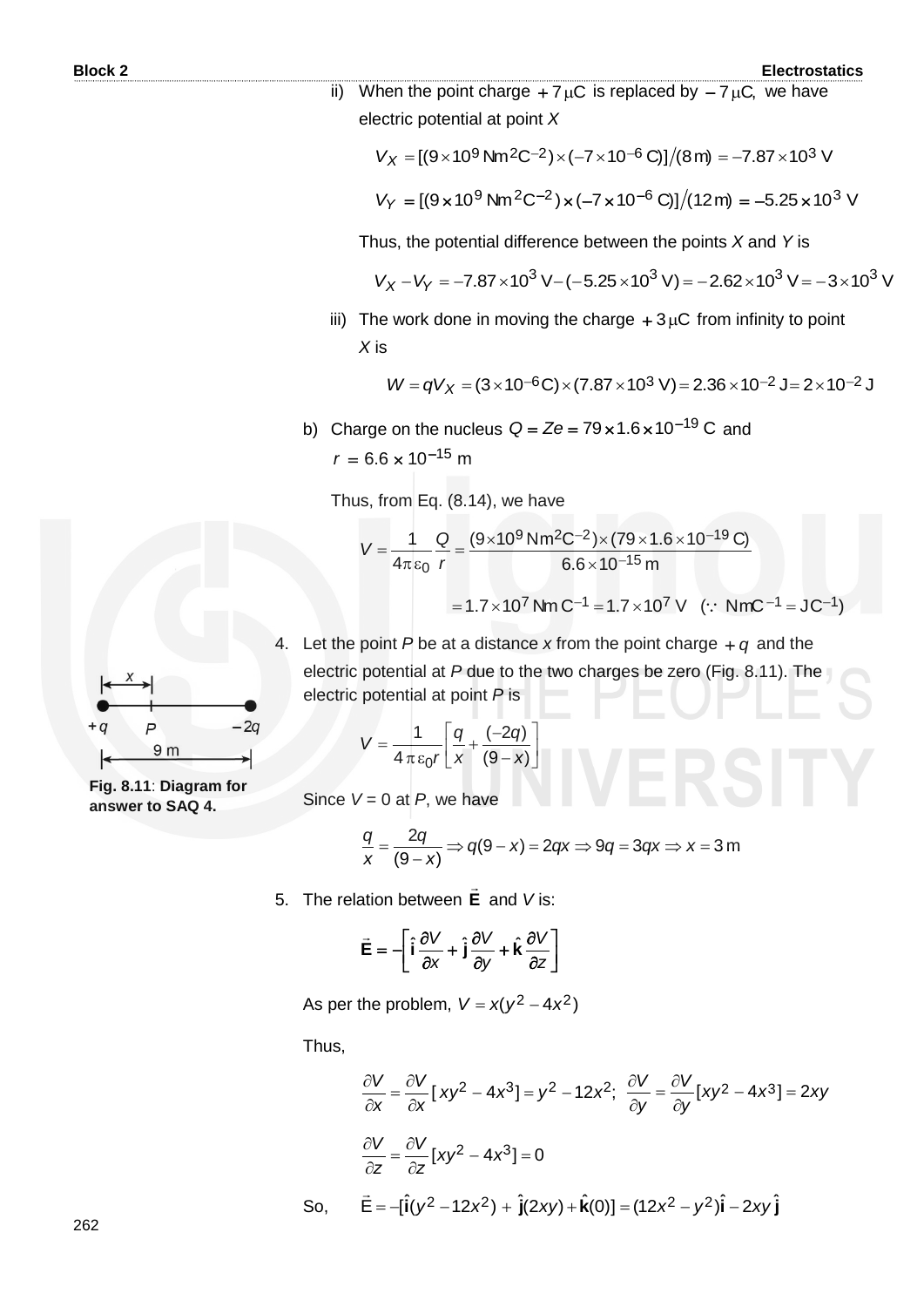6. The electric potential due to an electric dipole is given by Eq. (8.24):

$$
V = \frac{\rho \cos \theta}{4\pi \epsilon_0 r^2}
$$

So, for point  $P_1$  we have

$$
(V)_{P_1} = \frac{p \cos \theta}{4 \pi \epsilon_0 (0.40 \,\text{m})^2} \Rightarrow \frac{p \cos \theta}{4 \pi \epsilon_0} = (60 \,\text{V}) \times (0.40 \,\text{m})^2 \quad \text{(i)}
$$

For point P<sub>2</sub>, we can write using Eq. (i)

$$
(V)_{P_2} = \frac{p \cos \theta}{4\pi\varepsilon_0 \times (0.60 \,\mathrm{m})^2} = \frac{(60 \,\mathrm{V}) \times (0.40 \,\mathrm{m})^2}{(0.60 \,\mathrm{m})^2} = 27 \,\mathrm{V}
$$

### **Terminal Questions**

1. Let us consider a closed path starting from and ending at *a* as shown in Fig. 8.12. Let *b* be some point on this closed path. A unit positive charge can be moved between points *a* and *b* through two paths: *L* and *L*. If *Va* and *Vb* are potentials at *a* and *b*, respectively, we can write



$$
-\int_{a}^{b} \vec{E} \cdot d\vec{l} = \int_{b}^{a} \vec{E} \cdot d\vec{l} = V_{a} - V_{b}
$$
\n
$$
\text{along } L' \quad \text{along } L'
$$
\n(iii)

**Fig. 8.12**: **Diagram for answer to TQ 1.**

E

 $\mathbf{I}$ 

 $\boldsymbol{b}$ 

Adding Eqs. (i) and (ii) and making use of Eq. (iii), we can write

-  $\int$ E.dl -  $\int$ E.dl = -  $\int$ E.dl +  $\int$ E.dl =  $V_b - V_a + V_a - V_b = 0$ ' along L along L'  $v_b - v_a + v_a - v_b$ *a Lalong b b Lalong a b Lalong a b Lalong a d d d* **l.El.El.El.E** *VVVVd*  $\frac{1}{2}$   $\frac{1}{2}$   $\frac{1}{2}$   $\frac{1}{2}$   $\frac{1}{2}$   $\frac{1}{2}$   $\frac{1}{2}$   $\frac{1}{2}$   $\frac{1}{2}$   $\frac{1}{2}$   $\frac{1}{2}$   $\frac{1}{2}$   $\frac{1}{2}$   $\frac{1}{2}$   $\frac{1}{2}$   $\frac{1}{2}$   $\frac{1}{2}$   $\frac{1}{2}$   $\frac{1}{2}$   $\frac{1}{2}$   $\frac{1}{2}$   $\frac{1}{2}$ 

 That is, along a closed path, the line integral of the electric field is equal to zero.

 **Alternative method:** We can also use the fact that the line integral of electric field is independent of the path. Thus, we can write

$$
\int_{a}^{b} \vec{E} \cdot d\vec{l} = \int_{a}^{b} \vec{E} \cdot d\vec{l}
$$
\n
$$
\int_{a}^{a} \vec{E} \cdot d\vec{l} = \int_{a}^{a} \vec{E} \cdot d\vec{l}
$$

263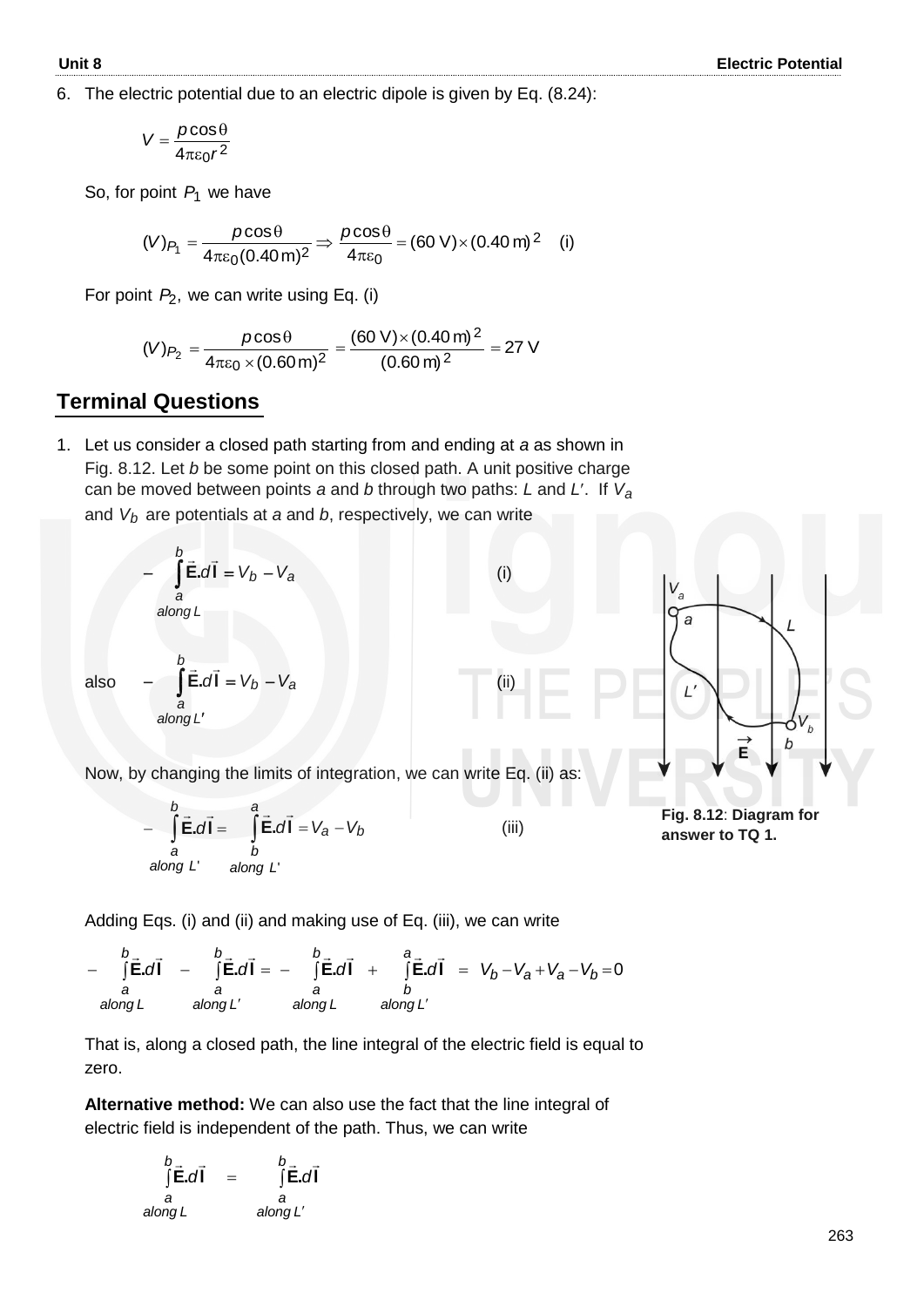$\int$ E.dI –  $\int$ E.dI = 0  $\Rightarrow$   $\int$ E.dI +  $\int$ E.dI = 0 *lalong L* along L'  $\vec{E} \cdot d\vec{l} = 0$ *Lalong b b*<sub>→</sub> *b a Lalong a*  $\tilde{}$  $\tilde{}$ E. $d\tilde{}$ *Lalong a d***l.E** *d***l.E** *d***l.E** *d***l.E**  $\frac{1}{2}$   $\frac{1}{2}$   $\frac{1}{2}$   $\frac{1}{2}$   $\frac{1}{2}$   $\frac{1}{2}$   $\frac{1}{2}$   $\frac{1}{2}$   $\frac{1}{2}$   $\frac{1}{2}$   $\frac{1}{2}$   $\frac{1}{2}$   $\frac{1}{2}$   $\frac{1}{2}$   $\frac{1}{2}$   $\frac{1}{2}$   $\frac{1}{2}$   $\frac{1}{2}$   $\frac{1}{2}$   $\frac{1}{2}$   $\frac{1}{2}$   $\frac{1}{2}$ 

Note that  $(L + L')$  implies a closed path between points *a* and *b* in Fig. 8.12.

2. Let *A* and *B* be two oppositely charged plates separated by a distance *d*  (Fig. 8.8). Let **E** be the uniform electric field between the two plates. Then, the potential difference between the two plates can be written as [Eq. (8.11)]:

$$
-\int\limits_A^B \vec{E}.\vec{dI} = (V_B - V_A)
$$

or

where  $V_A$  and  $V_B$  are the potentials at the plates *A* and *B* respectively.

In the present case, writing 
$$
\int_{A}^{B} \vec{E} \cdot d\vec{l}
$$
 as  $\int_{x_1}^{x_2} \vec{E} \cdot \hat{i} \, dx$ , and noting that both  $\vec{E}$  and

**i** *dx* ˆ are parallel, we can write

$$
V_B - V_A = -\int_{x_1}^{x_2} \vec{E} \cdot \hat{i} \, dx = -E \left[ x \right]_{x_1}^{x_2} = -E (x_2 - x_1) = -E d
$$

 That is, the magnitude of the electric field between two oppositely charged parallel plates is equal to the difference of potential between them divided by their separation.

3. The electric potential *V* at a point distant *r* from a charge *Q* is given by Eq. (8.14):

$$
V = \frac{Q}{4\pi\varepsilon_0 r}
$$

As per the problem,  $Q = 2.0\,\mu\text{C} = 2.0\times10^{-6}$ C,1/( $4\pi$   $\varepsilon_0$ ) =  $9\times10^{9}$ Nm<sup>2</sup>C<sup>-2</sup> and  $r = 0.10$ m and 0.50m. Substituting these values, we get

$$
V_A = (9 \times 10^9 \text{ Nm}^2 \text{ C}^{-2}) \times \frac{2.0 \times 10^{-6} \text{ C}}{0.10 \text{ m}} = 1.8 \times 10^5 \text{ V}
$$
  

$$
V_B = (9 \times 10^9 \text{ Nm}^2 \text{ C}^{-2}) \frac{2.0 \times 10^{-6} \text{ C}}{0.50 \text{ m}} = 0.36 \times 10^5 \text{ V}
$$

Work done in moving charge 0.5  $\mu$ C from point *B* to *A* is  $W = q(V_A - V_B)$ , w here  $q = 0.05 \times 10^{-6}$  C,

$$
\therefore \qquad W = (0.05 \times 10^{-6} \,\text{C}) \, (1.8 \times 10^{5} - 0.36 \times 10^{5}) \,\text{V} = 7.2 \times 10^{-3} \,\text{J}
$$

4. We can write

$$
V_B - V_A = (V_B - V_C) + (V_C - V_A) = -\int_C^B \vec{E} \cdot d\vec{l} - \int_A^C \vec{E} \cdot d\vec{l}
$$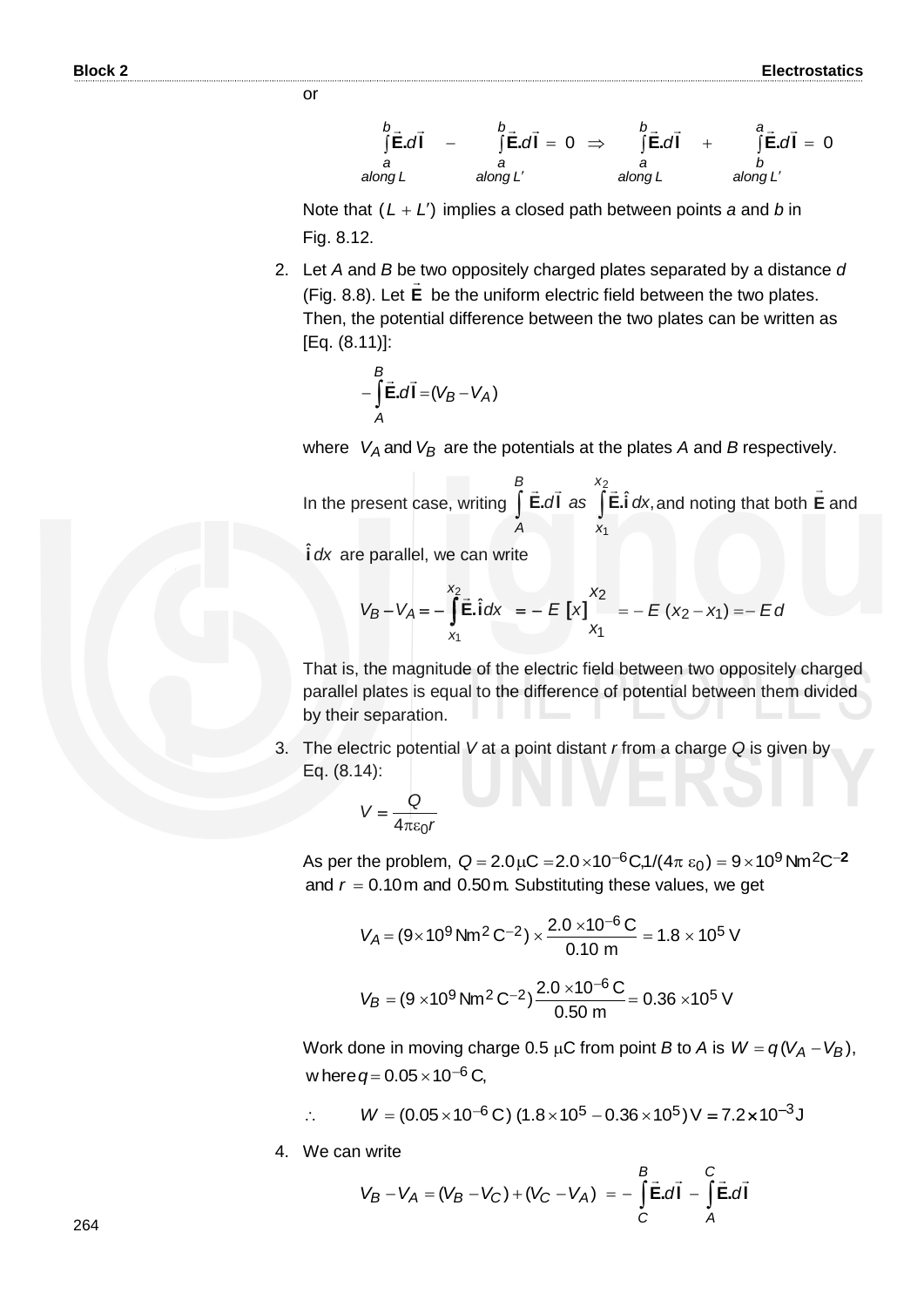For path **E**  $\ddot{\phantom{0}}$  $C$  to  $B$ , **E** and  $d$ **l** ...<br>→ *d* are perpendicular to each other. Therefore,

$$
\int_{C} \vec{E} \cdot d\vec{l} = |\vec{E}| d\vec{l} \cos 90^{\circ} = 0
$$

 For path *A* to *C*, the angle between **E**  $\rightarrow$ and  $d$ **l** =135 $^{\circ}$ .  $\overline{a}$  $d$ **l** = 135 $^{\circ}$ . Thus,

$$
\int_{A}^{C} \vec{E} \cdot d\vec{l} = \int_{A}^{C} E dl \cos 135^{\circ}
$$

$$
= -\frac{E}{\sqrt{2}} \int_{A}^{C} dl = -\frac{E}{\sqrt{2}} (AC) = -\frac{E}{\sqrt{2}} \sqrt{2} d = -Ea
$$

since  $AC = d/cos 45^\circ = \sqrt{2} d$ . Thus, we have

$$
V_B - V_A = -\int\limits_A^C \vec{E} \cdot d\vec{l} = Ed
$$

 You may note that this is also the value obtained via the direct path from *A*  to *B* (shown in Fig. 8.10 by dotted lines.)

- 5. a) False
	- b) False (See Eq. (8.24) and (8.32) for any point on the perpendicular bisector of an electric dipole.)
	- c) True
	- d) True
	- e) True

6. a)  $V(5 \text{ m}) - V(0) = -\int \vec{E} \cdot d\vec{l} = -\int E dl = -(3 \times 10^3 \text{ N C}^{-1}) \times$  $5<sub>m</sub>$ 0  $V(5 \text{ m}) - V(0) = -\int \vec{E} \cdot d\vec{l} = -\int E dl = -(3 \times 10^3 \text{ N C}^{-1}) \times (5 \text{ m})$ *B A* **l.E**  $\overline{z}$   $\overline{z}$  $=-15\times10^{3}$  V

b) The difference in electrostatic potential energy and potential difference is related by

 $\Delta U = q \Delta V = (2 \times 10^{-6} \text{ C}) \times (-15 \times 10^{3} \text{ V}) = -3.0 \times 10^{-2} \text{ J}$ 

c) From the conservation of energy, we know that

$$
\Delta U + \Delta K = 0
$$

where  $\Delta U$  is the change in potential energy and  $\Delta K$  is the change in kinetic energy. So,

$$
[K(5\,\mathrm{m}) - K(0)] + \Delta U = 0 \Longrightarrow K(5\,\mathrm{m}) = -\Delta U = 3.0 \times 10^{-2} \mathrm{J}
$$

d) We know that for uniform electric field, *V Ed*. So

$$
V(x) - V(0) = -E_x(x - x_0) = -(3 \times 10^3 \,\text{NC}^{-1})(x - x_0)
$$

i) for  $V(0)=0$ 

$$
V(x) = -(3 \times 10^3 \,\text{NC}^{-1}) \, x
$$